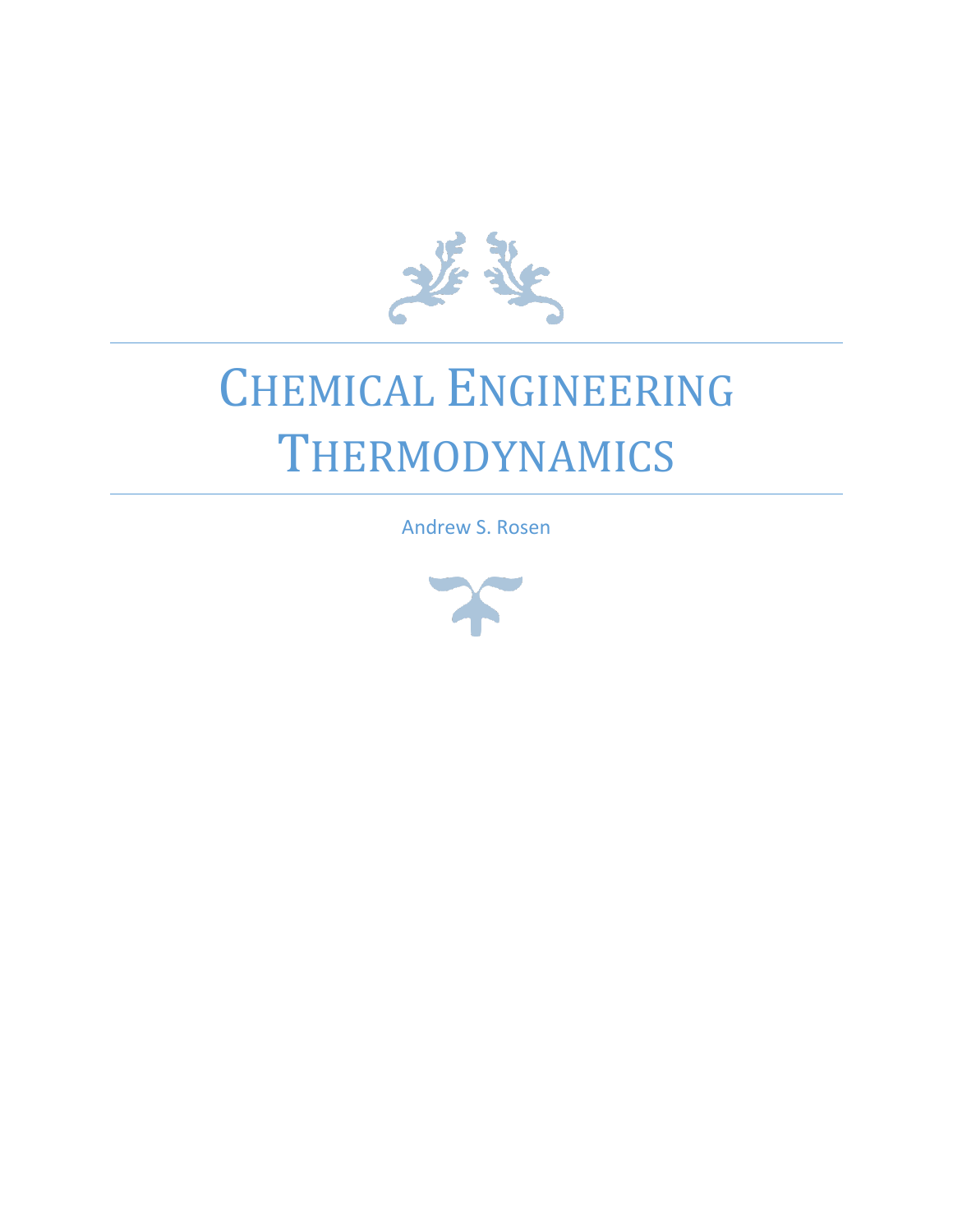# TABLE OF CONTENTS

| 1.             |                |  |
|----------------|----------------|--|
|                | 1.1            |  |
|                | 1.2            |  |
|                | 1.2.1          |  |
|                | 1.2.2          |  |
|                | 1.2.3          |  |
|                | 1.3            |  |
|                | 1.3.1          |  |
|                | 1.3.2          |  |
|                | 1.3.3          |  |
| $\overline{2}$ |                |  |
|                | 2.1            |  |
|                | 2.2            |  |
|                | 2.3            |  |
|                | 2.4            |  |
|                | 2.5            |  |
|                | 2.6            |  |
|                | 2.6.1          |  |
|                | 2.6.2          |  |
|                | 2.7            |  |
|                | 2.8            |  |
|                | 2.9            |  |
|                | 2.9.1          |  |
|                | 2.9.2          |  |
|                | 2.9.3          |  |
|                | 2.9.4          |  |
|                | 2.9.5          |  |
|                | 2.10           |  |
|                | 2.10.1         |  |
|                | 2.10.2         |  |
|                | 2.10.3         |  |
|                | 2.11<br>2.11.1 |  |
|                | 2.11.2         |  |
|                | 2.11.3         |  |
|                | 2.11.4         |  |
|                | 2.11.5         |  |
|                | 2.11.6         |  |
|                | 2.12           |  |
| 3              |                |  |
|                | 3.1            |  |
|                | 3.2            |  |
|                | 3.2.1          |  |
|                | 3.2.2          |  |
|                | 3.2.3          |  |
|                | 3.2.4          |  |
|                | 3.2.5          |  |
|                | 3.2.6          |  |
|                | 3.2.7          |  |
|                | 3.3            |  |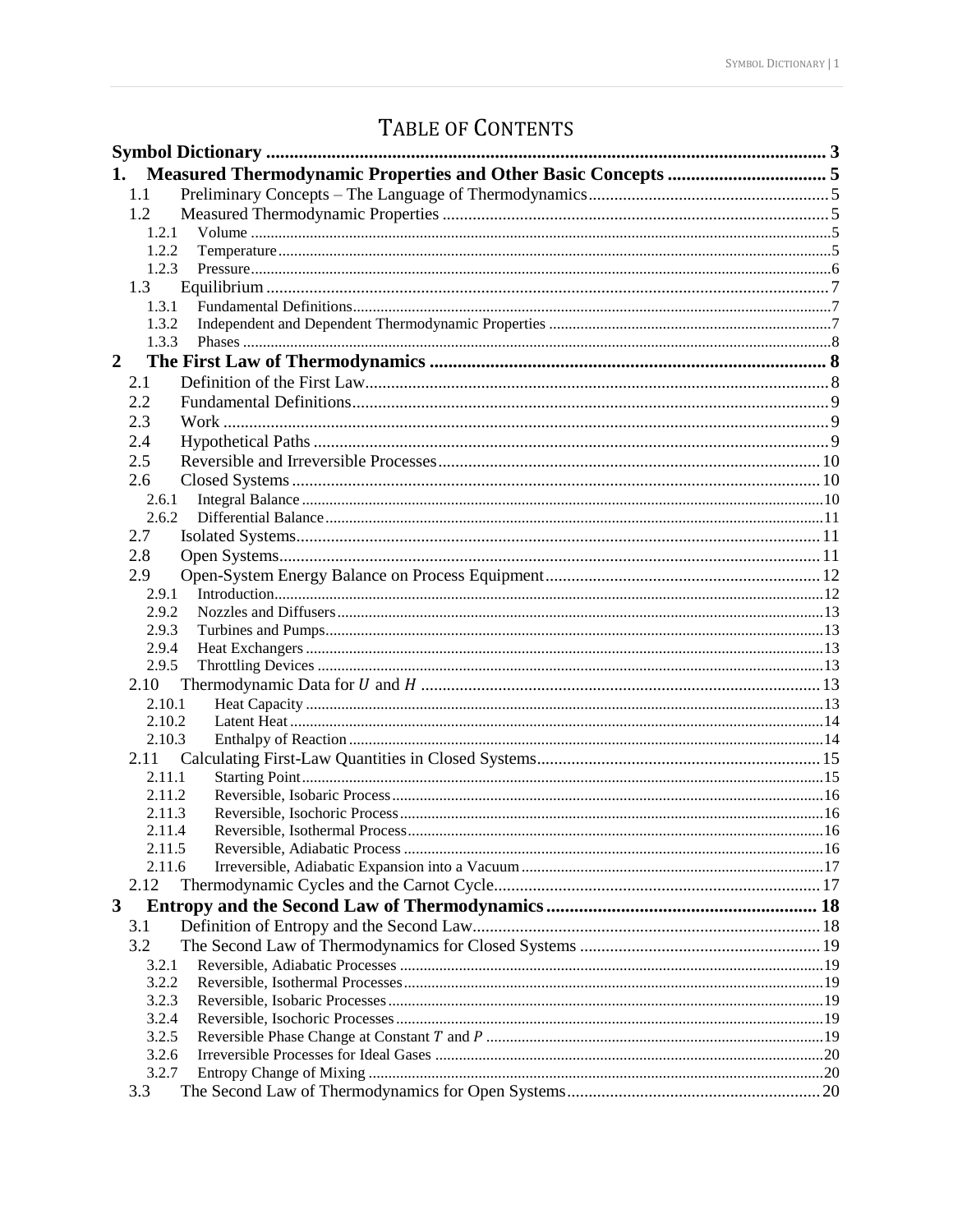| 3.4 |                                           |
|-----|-------------------------------------------|
| 3.5 |                                           |
|     |                                           |
|     |                                           |
| 3.6 |                                           |
| 4   |                                           |
| 4.1 |                                           |
| 4.2 |                                           |
|     |                                           |
|     |                                           |
|     |                                           |
| 5   |                                           |
| 5.1 |                                           |
| 5.2 |                                           |
| 5.3 |                                           |
| 5.4 |                                           |
| 5.5 |                                           |
| 5.6 |                                           |
| 5.7 |                                           |
|     | 3.5.1<br>3.5.2<br>4.2.1<br>4.2.2<br>4.2.3 |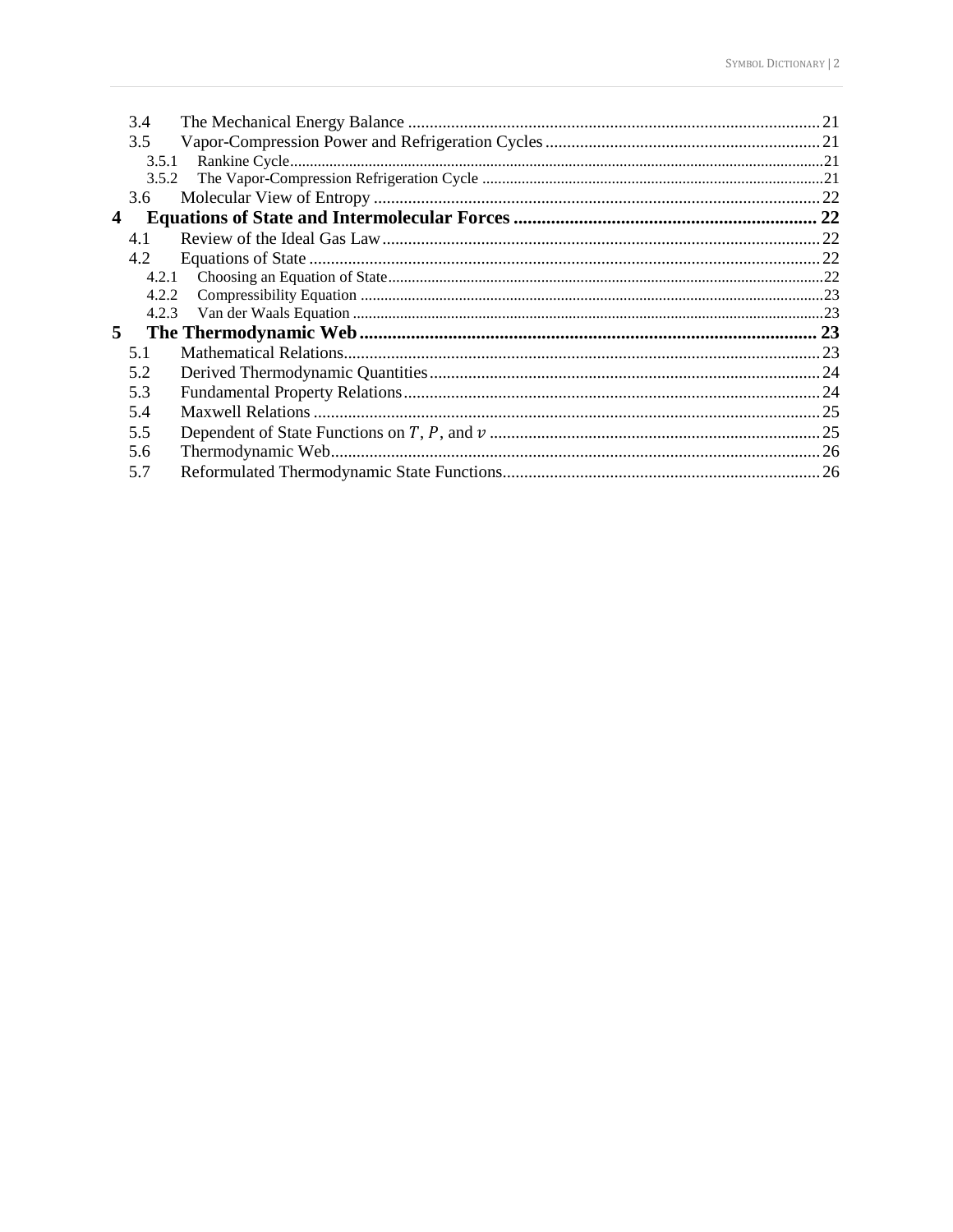# <span id="page-3-0"></span>SYMBOL DICTIONARY

The following is a list of symbols and their definitions used in this review guide. One common trend used in this guide is that lower-case symbols typically refer to intensive quantities while their corresponding upper-case symbols refer to extensive quantities. Also, an overhead dot indicates a quantity that is a function of time.

| Symbol             | Definition                                       |
|--------------------|--------------------------------------------------|
| A                  | Area                                             |
| a, A               | Helmholtz free energy                            |
| $c_p$              | Heat capacity at constant pressure               |
| $c_v$              | Heat capacity at constant volume                 |
| $c_i$              | Molal concentration of species $i$               |
| $c_i$              | Mass concentration of species $i$                |
| i                  | Molar concentration of species $i$               |
| e, E               | Energy                                           |
| $\cal F$           | Force                                            |
| $\mathcal F$       | Degrees of freedom                               |
| $f_i$ $\hat{f}_i$  | Fugacity of pure species $i$                     |
|                    | Fugacity of species $i$ in a mixture             |
| $\int$             | Fugacity of solution                             |
| f, G               | Gibbs free energy                                |
| h, H               | Enthalpy                                         |
| $\mathcal{H}_i$    | Henry's law constant of solute $i$               |
| $\boldsymbol{k}$   | Boltzmann's constant                             |
| $k_{CP}$           | Heat capacity ratio                              |
| К                  | Equilibrium constant                             |
| $\boldsymbol{m}$   | Mass                                             |
| $\it n$            | Number of moles                                  |
| $N_A$              | Avogadro's number                                |
| $\cal P$           | Pressure                                         |
| $\boldsymbol{P_i}$ | Partial pressure of species i                    |
| $P_i^{sat}$        | Saturation pressure of species <i>i</i>          |
| q, Q               | Heat                                             |
| r                  | Distance between two molecules                   |
| $\cal R$           | Ideal gas constant                               |
| s, S               | Entropy                                          |
| t                  | Time                                             |
| T                  | Temperature                                      |
| u, U               | Internal energy                                  |
| v, V               | Volume                                           |
| w, W               | Work                                             |
| $W_i$              | Weight fraction of species $i$                   |
| $x_i$              | Mole fraction of liquid species $i$              |
| $X_i$              | Mole fraction of solid species $i$               |
| $y_i$              | Mole fraction of vapor species $i$               |
| Z                  | Compressibility factor                           |
| $\varphi_i$        | Fugacity coefficient of pure species $i$         |
| $\hat{\varphi}_i$  | Fugacity coefficient of species $i$ in a mixture |
| $\varphi$          | Fugacity coefficient of solution                 |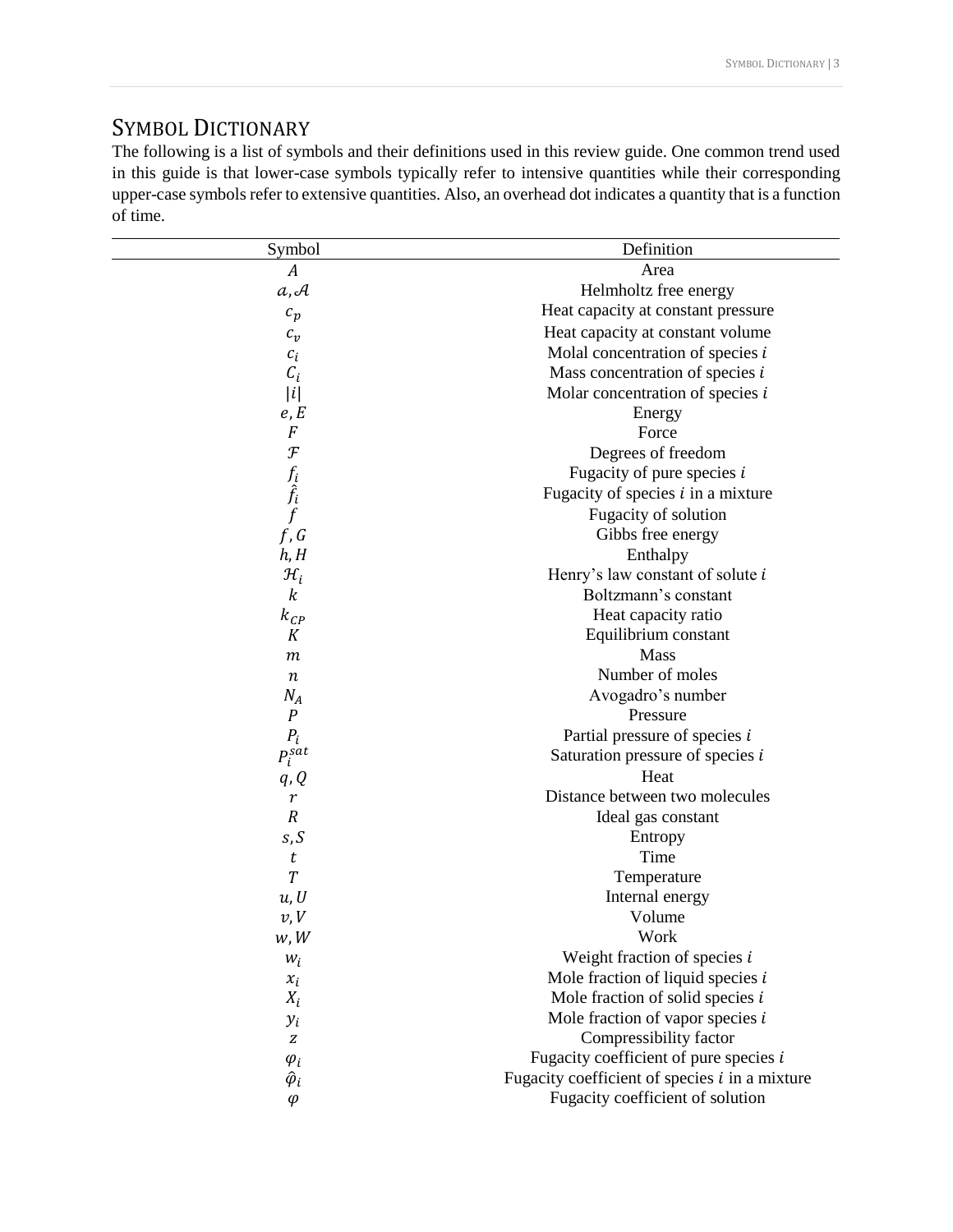| $\gamma_i$ | Activity coefficient of species $i$ |
|------------|-------------------------------------|
|            | Efficiency factor                   |
| $\mu_i$    | Chemical potential of species $i$   |
| П          | Osmotic pressure                    |
| ρ          | Density                             |
| $v_i$      | Stoichiometric coefficient          |
| ω          | Pitzer acentric factor              |
|            | <b>Extent of reaction</b>           |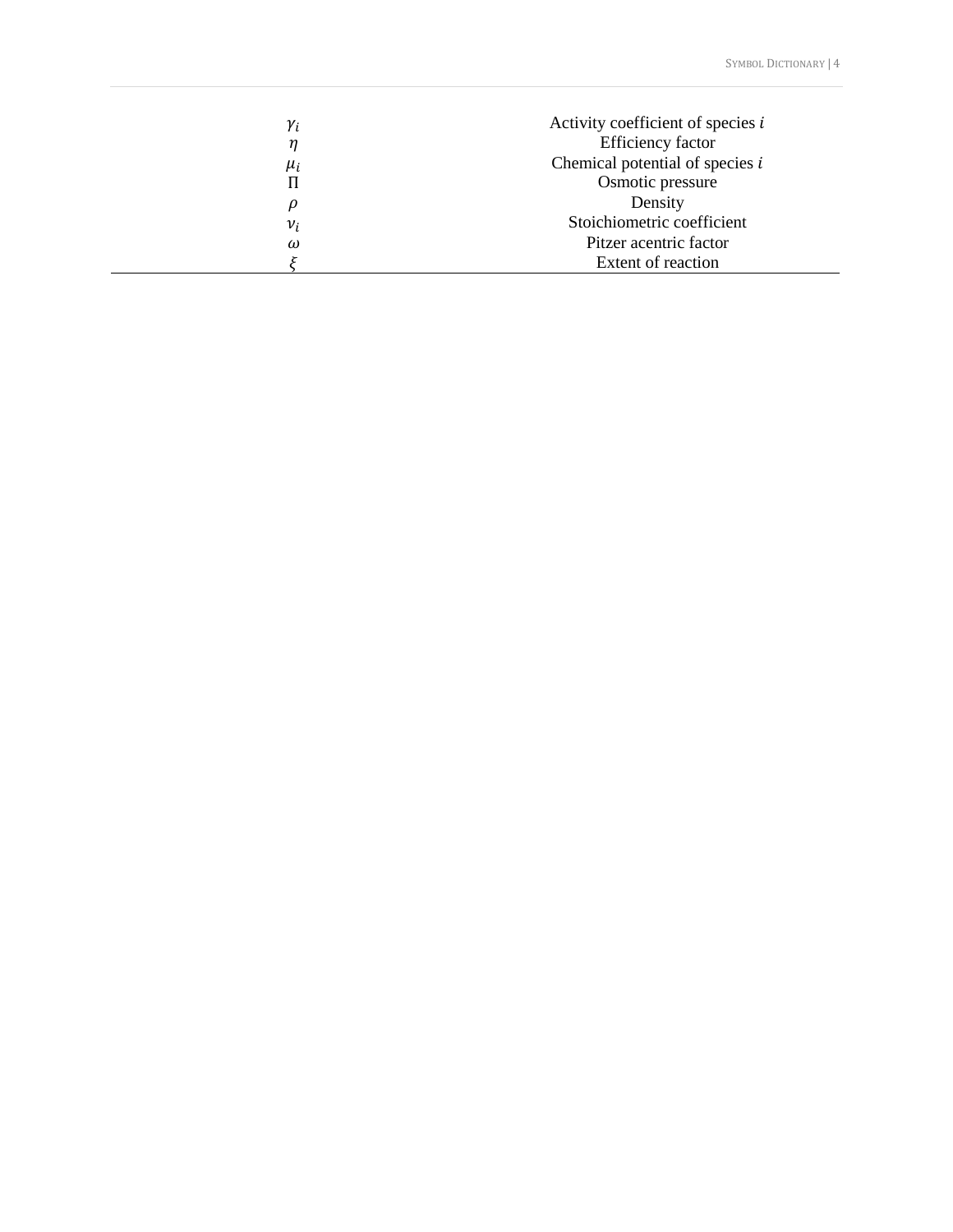# <span id="page-5-0"></span>1. MEASURED THERMODYNAMIC PROPERTIES AND OTHER BASIC CONCEPTS

# <span id="page-5-1"></span>1.1 PRELIMINARY CONCEPTS – THE LANGUAGE OF THERMODYNAMICS

In order to accurately and precisely discuss various aspects of thermodynamics, it is essential to have a well-defined vernacular. As such, a list of some foundational concepts and their definitions are shown below:

- **Universe** all measured space
- **System** space of interest
- **Surroundings** the space outside the system
- **Boundary** the system is separated by the surroundings via a boundary
- **Open System** a system that can have both mass and energy flowing across the boundary
- **Isolated System** a system that can have neither mass nor energy flowing across the boundary
- **Closed System** a system that can have energy but not mass flowing across the boundary
- **Extensive Property** a property that depends on the size of the system
- **Intensive Property** a property that does not depend on the size of the system
- **State** the condition in which one finds a system at any given time (defined by its intensive properties)
- **Process** what brings the system from one state to another
- **Adiabatic Process** a process that has no heat transfer  $(Q = 0)$
- **Isothermal Process** a process that has a constant temperature  $(\Delta T = 0)$
- **Isobaric Process** a process that has a constant pressure  $(\Delta P = 0)$
- **Isochoric Process** a process that has a constant volume  $(\Delta V = 0)$
- **Isenthalpic Process** a process that has a constant enthalpy  $(\Delta H = 0)$
- **Isentropic Process** a process that has a constant entropy  $(\Delta S = 0)$
- **State Function** a quantity that depends only on the current state of a system
- **Path Function** a quantity that depends on the path taken

# <span id="page-5-2"></span>1.2 MEASURED THERMODYNAMIC PROPERTIES

With this set of clearly defined vocabulary, we can now discuss how thermodynamic properties are measured.

# <span id="page-5-3"></span>1.2.1 VOLUME

Even though volume,  $V$ , is an extensive property, we can define intensive forms. If we divide the volume by the number of moles,  $n$ , we get a *molar* volume

$$
v\equiv \frac{V}{n}
$$

whereas dividing by mass, m, yields a *specific* volume

$$
\hat{v} \equiv \frac{V}{m} = \frac{1}{\rho}
$$

which is simply the inverse of density,  $\rho$ .

# <span id="page-5-4"></span>1.2.2 TEMPERATURE

Temperature,  $T$ , is an intensive property and is proportional to the average kinetic energy of the individual atoms or molecules in a system. Over time, the speed of all molecules in a given system becomes a well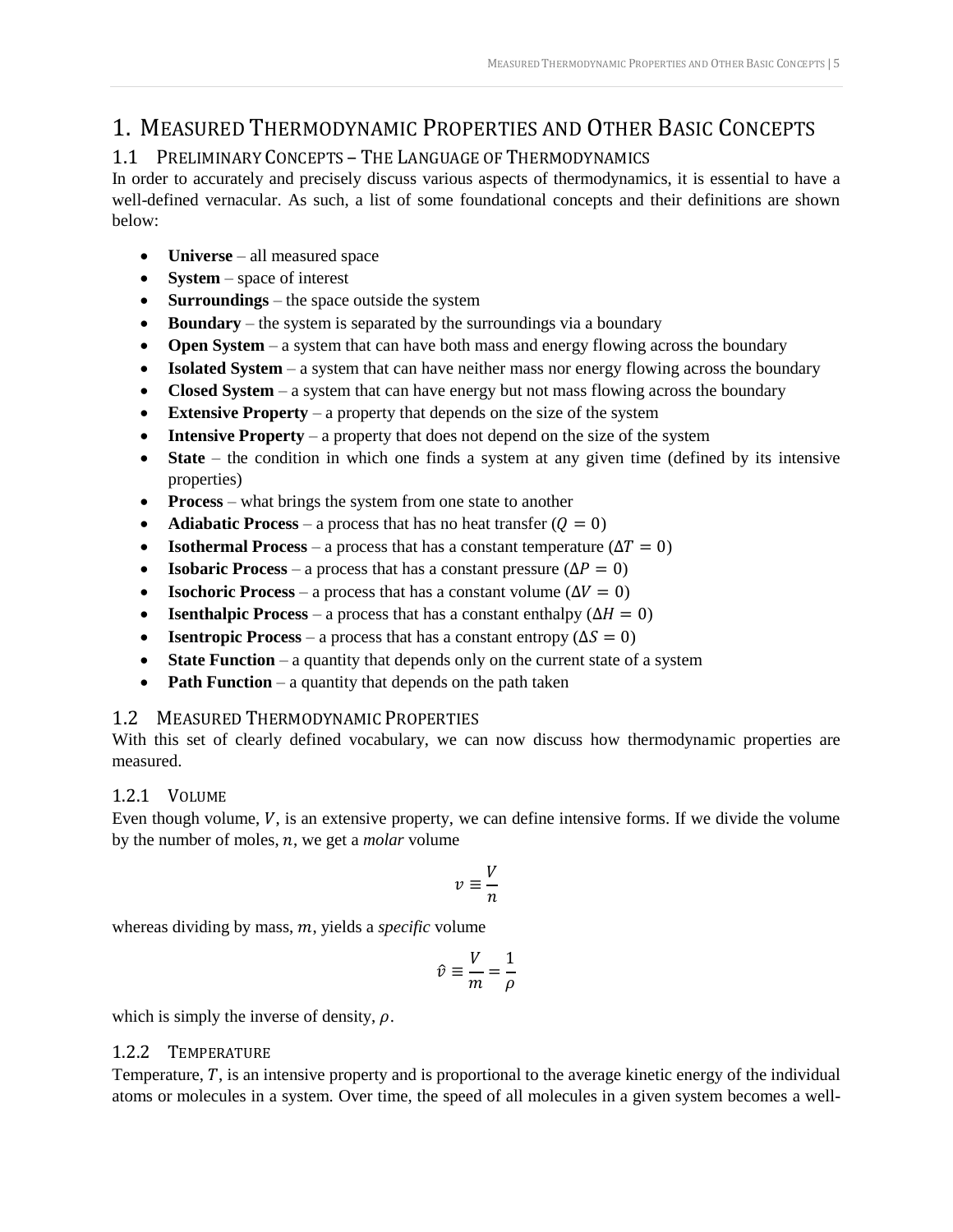defined distribution; this is referred to as the Maxwell-Boltzmann distribution, an example of which is shown in [Figure](#page-6-1) 1.



Figure 1. A schematic showing a Maxwell-Boltzmann distribution.

<span id="page-6-1"></span>From the kinetic theory of gases, one can show that

$$
\overline{e_k^{\text{molecular}}} = \frac{1}{2} m \overline{\vec{V}}^2
$$

and

$$
\overline{e_k^{\text{molecular}}} = \frac{3}{2} k_B T
$$

where m is the mass of an individual molecule,  $\vec{\bar{V}}$  is the mean velocity, and  $k_B$  is the Boltzmann constant. This means that

$$
\bar{\vec{V}} \approx \sqrt{\frac{3k_B T}{m}}
$$

Thinking about temperature in terms of molecular motion, we can define an absolute temperature scale where 0 is equivalent to no molecular motion. One such absolute scale is the Kelvin scale, which is related to the temperature in Celsius via

$$
T[K] = T[^{\circ}C] + 273.15
$$

Another absolute temperature scale – the Rankine scale – can be used to convert between SI and English systems:

$$
T[°R] = \frac{9}{5}T[K]
$$

$$
T[°R] = T[°F] + 459.67
$$

Of course, one can then write that

$$
T[°F] = \frac{9}{5}T[°C] + 32
$$

#### <span id="page-6-0"></span>1.2.3 PRESSURE

Pressure,  $P$ , is also an intensive property. It is defined as the (normal) force,  $F$ , per unit area,  $A$ :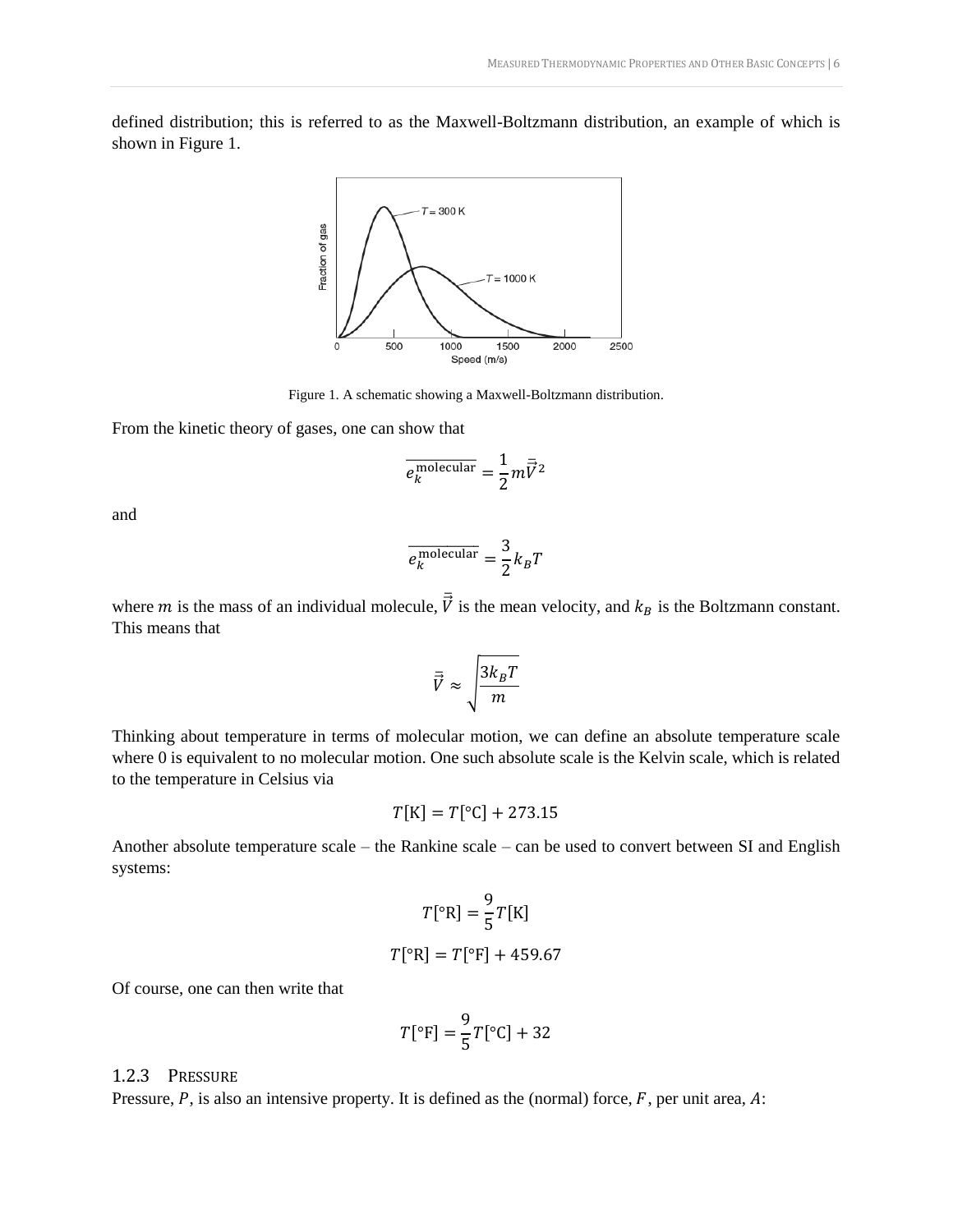$$
P \equiv \frac{F}{A}
$$

Equations of state relate the measured properties  $T$ ,  $P$ , and  $V$ . The ideal gas model is a simplified equation to describe the measured properties of a perfect gas:

$$
P = \frac{nRT}{V}
$$

where  $R$  is the ideal gas constant. The ideal gas law is based on the assumption that molecules are infinitesimally small, round spheres that occupy negligible volume and do not experience intermolecular attraction or repulsion.

# <span id="page-7-0"></span>1.3 EQUILIBRIUM

# <span id="page-7-1"></span>1.3.1 FUNDAMENTAL DEFINITIONS

Equilibrium refers to a condition in which the state of a system neither changes with time nor has a tendency to spontaneously change (i.e. there are no net driving forces for change). As such, equilibrium can only occur for closed (and isolated) systems. If an open system does not change with time as it undergoes a process, it is said to be in steady-state. With this, we will again define some important conditions:

- **Mechanical equilibrium** no pressure difference between system and surroundings
- **Thermal equilibrium**  no temperature difference between system and surroundings
- **Chemical equilibrium**  no tendency for a species to change phases or chemical react
- **Thermodynamic equilibrium** a system that is in mechanical, thermal, and chemical equilibrium
- **Phase equilibrium** a system with more than one phase present that is in thermal and mechanical equilibrium between the phases such that the phase has no tendency to change
- **Chemical reaction equilibrium** a system undergoing chemical reactions with no more tendency to react
- **Saturation pressure** the pressure when the rate of vaporization equals the rate of condensation (for a specific temperature), denoted  $P<sup>sat</sup>$
- **Saturation temperature** the temperature when the rate of vaporization equals the rate of condensation (for a specific pressure), denoted  $T^{\text{sat}}$
- **Vapor pressure**  a substance's contribution to the total pressure in a mixture at a given temperature
- **State postulate** for a system containing a pure substance, all intensive thermodynamic properties can be determined from two independent intensive properties while all extensive thermodynamic properties can be determined from three independent intensive properties
- **Triple point** the value of  $P$  and  $T$  for which a pure substance has the gas, liquid, and solid phases coexisting in thermodynamic equilibrium
- **Critical temperature**  the temperature at and above which vapor of a substance cannot be liquefied
- **Critical pressure** the pressure at and above which vapor of a substance cannot be liquefied

# <span id="page-7-2"></span>1.3.2 INDEPENDENT AND DEPENDENT THERMODYNAMIC PROPERTIES

The Gibbs phase rule states that the degrees of freedom can be given by

$$
\mathfrak{I}=m-\pi+2
$$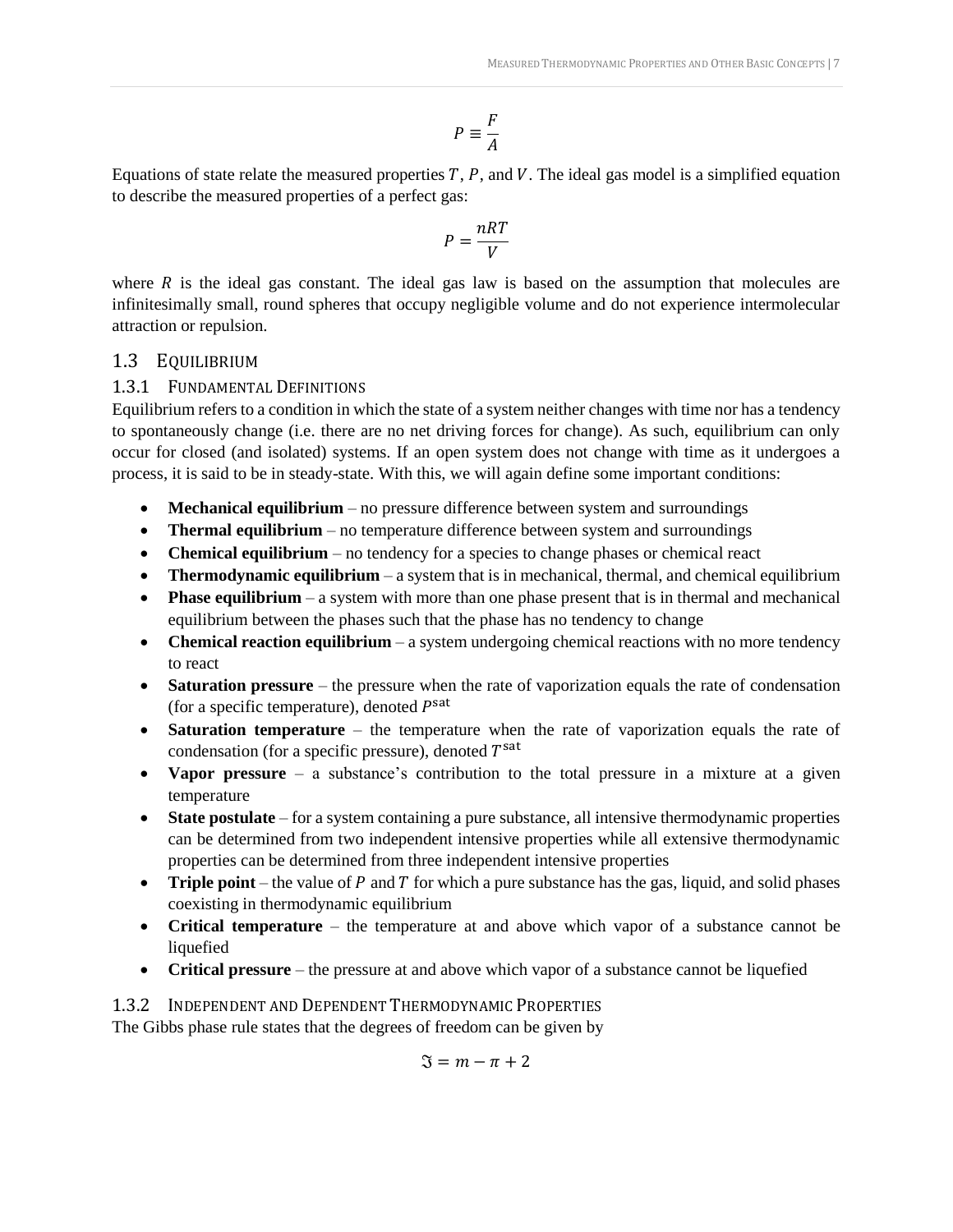where *m* is the number of chemical species in the system and  $\pi$  is the number of phases. The value of  $\Im$  is the number of independent, intensive properties needed to constrain the properties in a given phase.

To constrain the state of a system with gas and liquid phases, the fraction that is vapor (called the quality) can be defined:

$$
x = \frac{n_v}{n_l + n_v}
$$

where  $n_v$  and  $n_l$  are the number of moles in the liquid and vapor phases, respectively. Any intensive property can be found by proportioning its value in each phase by the fraction of the system that the phase occupies.<sup>1</sup>

#### <span id="page-8-0"></span>1.3.3 PHASES

An example phase diagram is shown in [Figure 2,](#page-8-3) denoting the effects of pressure and temperature for a hypothetical substance.



<span id="page-8-3"></span>Figure 2. A sample phase diagram. The critical temperature and critical pressure are denoted by  $T_c$  and  $P_c$ , respectively. The triple point is the point  $(T_{tp}, P_{tp})$ .

# <span id="page-8-1"></span>2 THE FIRST LAW OF THERMODYNAMICS

## <span id="page-8-2"></span>2.1 DEFINITION OF THE FIRST LAW

l

The First Law of Thermodynamics states that the total quantity of energy in the universe is constant. Phrased another way,

$$
\Delta E_{\text{univ}}=0
$$

or "energy cannot be created or destroyed" although it can change forms. This can also be made to says

$$
\Delta E_{\text{system}} + \Delta E_{\text{surroundings}} = 0
$$

<sup>&</sup>lt;sup>1</sup> For instance, the molar volume of a liquid-vapor system can be found by  $v = (1 - x)v_1 + xv_v$ .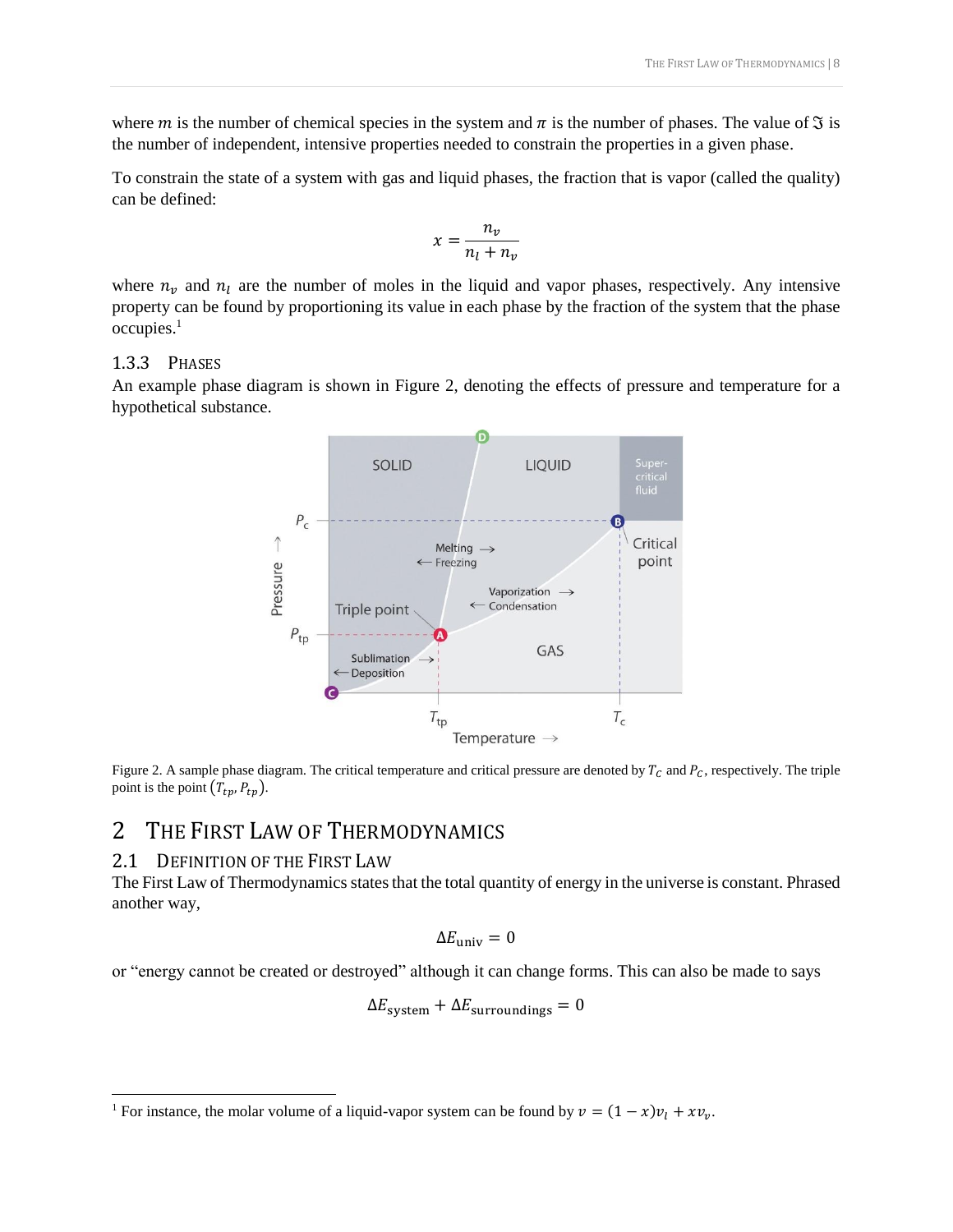# <span id="page-9-0"></span>2.2 FUNDAMENTAL DEFINITIONS

- **Kinetic energy** –energy of motion, defined as  $E_K = \frac{1}{2}$  $\frac{1}{2}m\vec{V}^2$
- **Potential energy** energy associated with the bulk position of a system in a potential field, denoted  $E_P$
- **Internal energy** energy associated with the motion, position, and chemical-bonding configuration of the individual molecules of the substances within a system, denoted U
- **Sensible heat** a change in internal energy that leads to a change in temperature
- **Latent heat** a change in internal energy that leads to a phase transformation
- $\bullet$  **Heat** the transfer of energy via a temperature gradient, denoted  $\theta$
- **Work** all forms of energy transfer other than heat, denoted  $W$

# <span id="page-9-1"></span>2.3 WORK

The work,  $W$ , can be described as

$$
W=\int F\,dx
$$

where  $F$  is the external force and  $dx$  is the displacement. Work can also be related to the external pressure via

$$
W = -\int P\,dV
$$

which is typically referred to as  $PV$  work and can be computed by taking the area underneath a  $P$  vs.  $V$ curve for a process (and then negating it). In this context, a positive value of  $W$  means that energy is transferred from the surroundings to the system whereas a negative value means that energy is transferred from the system to the surroundings. The same sign-convention is chosen for heat (see below).

# <span id="page-9-2"></span>2.4 HYPOTHETICAL PATHS

It is important to note that hypothetical paths can be used to find the value of a state function. Consider the processes in [Figure 3.](#page-10-3) The actual path is not easy to use for calculations, as both  $T$  and  $\nu$  are changing. However, one can proposed alternative hypothetical paths to get from State 1 to State 2 that take advantage of the fact that the path does not matter when computing a state function. All three paths (the real one as well as the two hypothetical ones) will produce the same answer for  $\Delta u$ .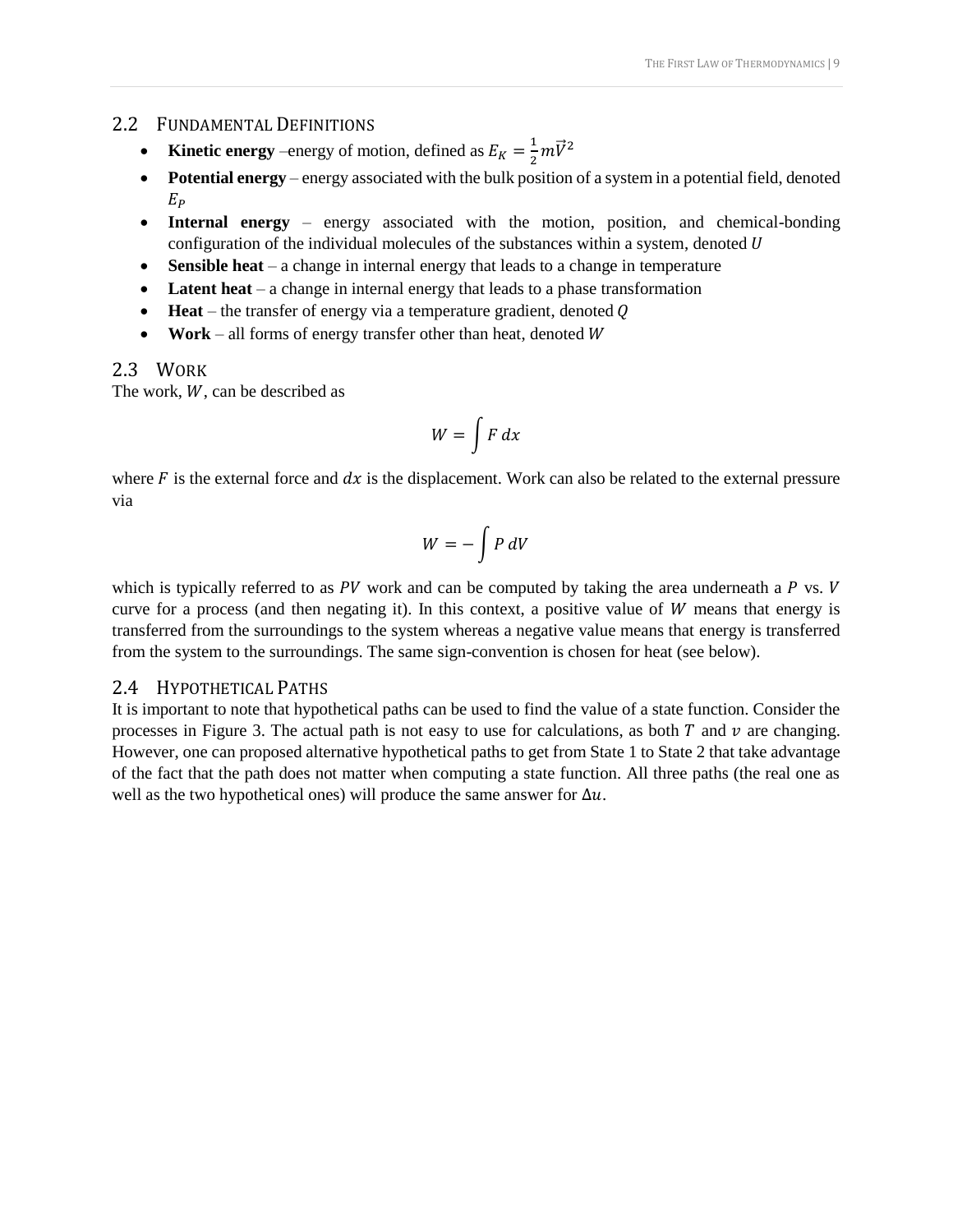

<span id="page-10-3"></span>Figure 3. Plot of a process that takes a system from State 1 to State 2. Three alternative paths are shown: the real path as well as two convenient hypothetical paths.

# <span id="page-10-0"></span>2.5 REVERSIBLE AND IRREVERSIBLE PROCESSES

A process is reversible if, after the process occurs, the system can be returned to its original state without any net effect on the surroundings. This result occurs only when the driving force is infinitesimally small. Otherwise, the process is said to be irreversible. All real processes are irreversible; however, reversible processes are essential for approximating reality.

The efficiency of expansion is typically given by

$$
\eta_{\rm exp=} = \frac{w_{\rm irrev}}{w_{\rm rev}}
$$

and the efficiency of compressions is typically given by

$$
\eta_{\text{comp}} = \frac{w_{\text{rev}}}{w_{\text{irrev}}}
$$

## <span id="page-10-1"></span>2.6 CLOSED SYSTEMS

<span id="page-10-2"></span>2.6.1 INTEGRAL BALANCE

The first law of thermodynamics can be written as

$$
\Delta U + \Delta E_K + \Delta E_P = Q + W
$$

However, the kinetic and potential macroscopic energies can often be neglected such that

$$
\Delta U = Q + W
$$

Since the mass of a closed system stays constant, one can divide by the total number of moles if no chemical reactions take place to yield the intensive form:

$$
\Delta u = q + w
$$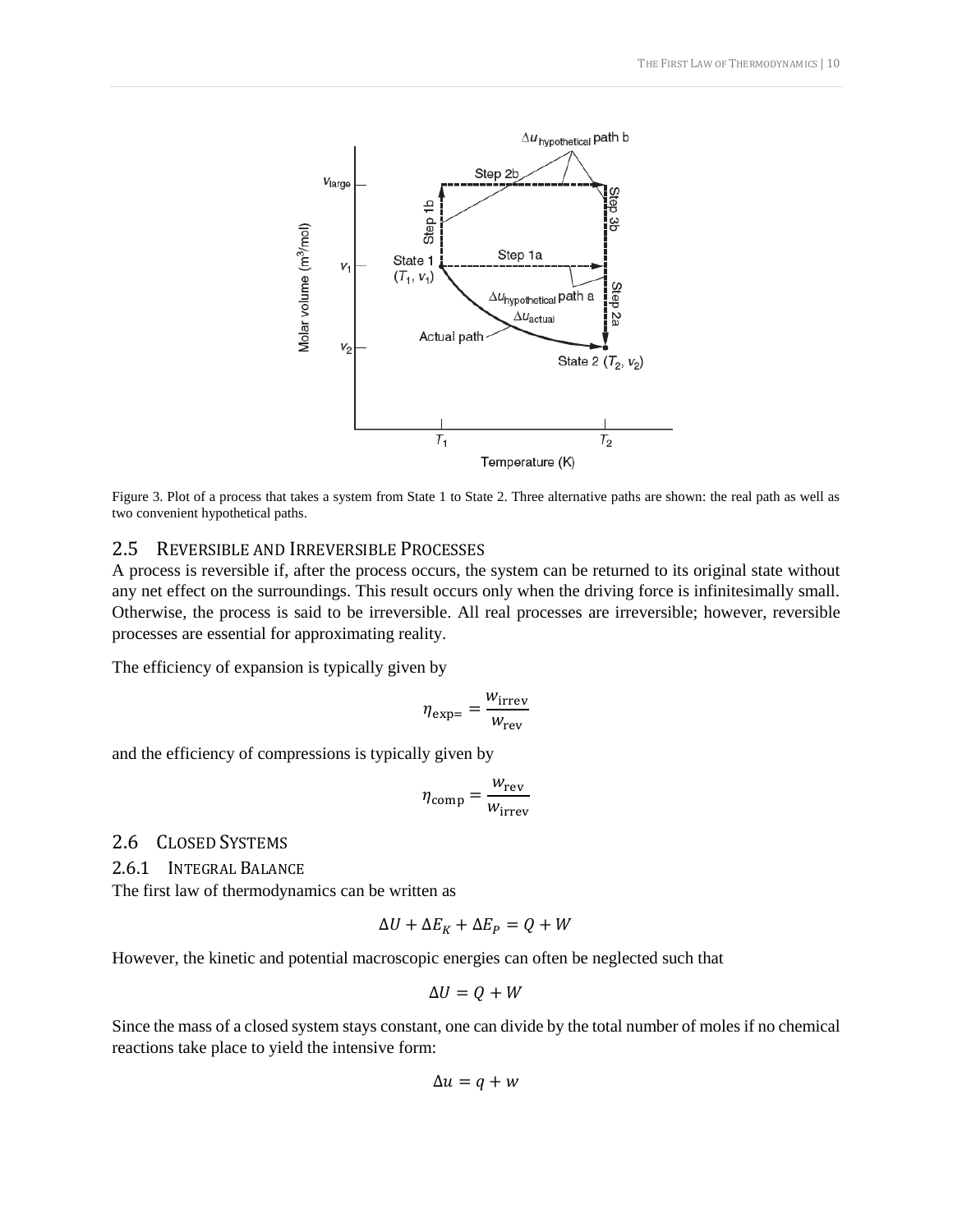## <span id="page-11-0"></span>2.6.2 DIFFERENTIAL BALANCE

Oftentimes in chemical engineering thermodynamics we must consider how various properties change as a function of time. In this case, differential balances are necessary. The first law can be written similarly as

$$
dU + dE_K + dE_P = \delta Q + \delta W
$$

or

 $dU = \delta Q + \delta W$ 

if we ignore kinetic and potential energy contributions.<sup>2</sup> Of course, for a closed system we can write the equivalent intensive form of the equation as well.

With this differential balance, we can differentiate with respect to time to yield:

$$
\frac{dU}{dt} = \dot{Q} + \dot{W}
$$

## <span id="page-11-1"></span>2.7 ISOLATED SYSTEMS

Since isolated systems do not allow for energy transfer,  $\Delta U = 0$  for this case. As such,  $Q + W = 0$ .

# <span id="page-11-2"></span>2.8 OPEN SYSTEMS

In open systems, mass can flow into and out of the system. This can be expressed via a mole balance as

$$
\frac{dn}{dt} = \sum_{\text{in}} \dot{n}_{\text{in}} - \sum_{\text{out}} \dot{n}_{\text{out}}
$$

assuming no chemical reactions. For a stream flowing through a cross-sectional area A with a velocity  $\vec{V}$ , the molar flow rate can be written as

$$
\dot{n} = \frac{A\vec{V}}{v}
$$

A system at steady-state has all differentials with respect to time being zero, so for steady-state:

$$
\sum_{\text{in}} \dot{n}_{\text{in}} = \sum_{\text{out}} \dot{n}_{\text{out}}
$$

In addition to this balance, we also must write an energy balance. The energy balance is

$$
\frac{dU}{dt} + \frac{dE_K}{dt} + \frac{dE_P}{dt}
$$
\n
$$
= \sum_{\text{in}} \dot{n}_{\text{in}} (u + e_K + e_P)_{\text{in}} - \sum_{\text{out}} \dot{n}_{\text{out}} (u + e_K + e_P)_{\text{out}} + \dot{Q}
$$
\n
$$
+ \left[ \dot{W}_S + \sum_{\text{in}} \dot{n}_{\text{in}} (Pv)_{\text{in}} + \sum_{\text{out}} \dot{n}_{\text{out}} (-Pv)_{\text{out}} \right]
$$

In steady-state, this reads

l

<sup>&</sup>lt;sup>2</sup> The *d* differential operator is used for state functions whereas the  $\delta$  differential operator is used for path functions.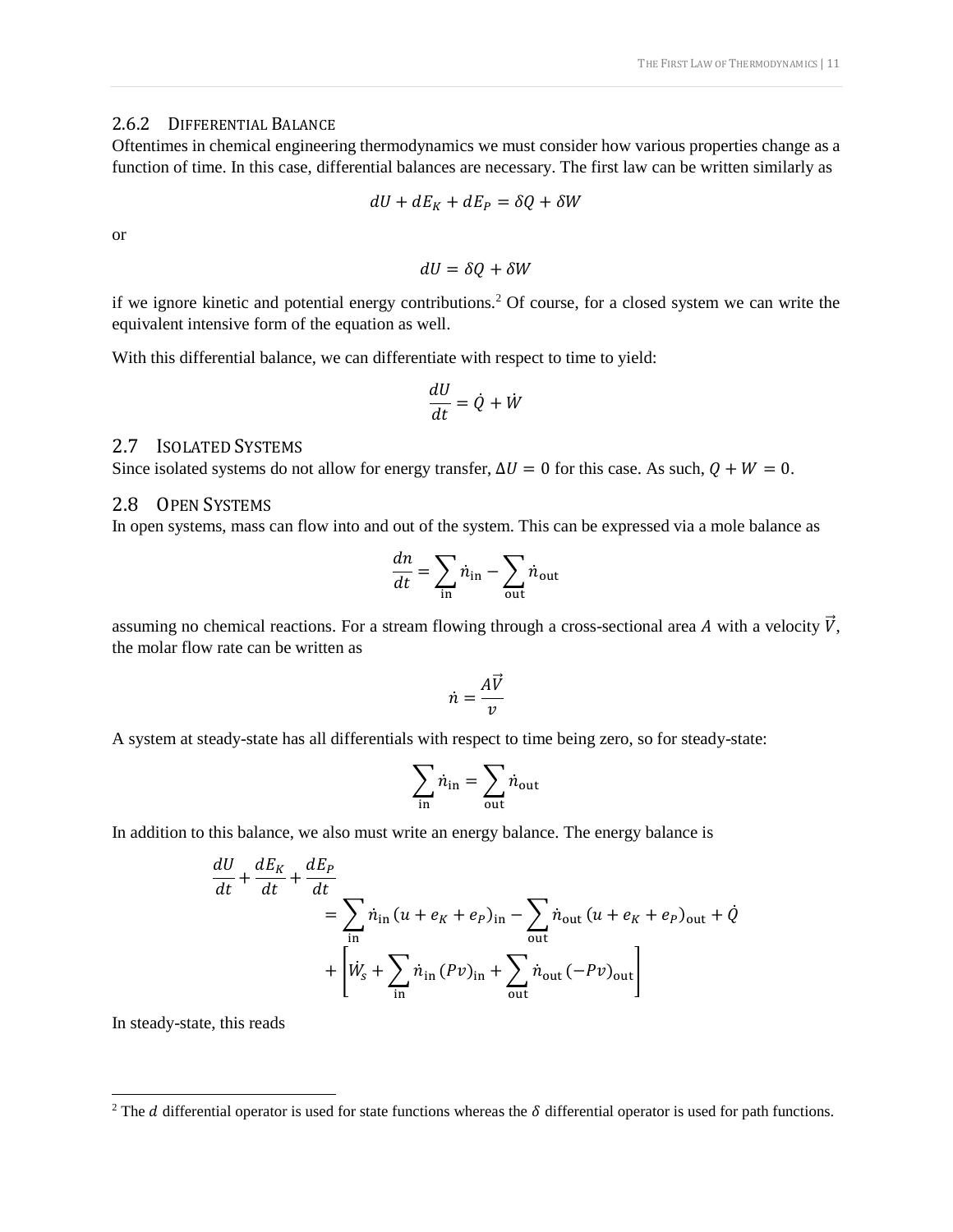$$
0 = \sum_{\text{in}} \dot{n}_{\text{in}} \left( u + e_K + e_P \right)_{\text{in}} - \sum_{\text{out}} \dot{n}_{\text{out}} \left( u + e_K + e_P \right)_{\text{out}} + \dot{Q}
$$

$$
+ \left[ \dot{W}_s + \sum_{\text{in}} \dot{n}_{\text{in}} \left( Pv \right)_{\text{in}} + \sum_{\text{out}} \dot{n}_{\text{out}} \left( -Pv \right)_{\text{out}} \right]
$$

The left two terms refer to the energy flowing into and out of the system whereas the last two terms refer to the flow work from the inlet and outlet streams. The  $\dot{W}_s$  term refers to the shaft work, or the useful work that is obtained from the system.

The above expression can be algebraically rearranged to read

$$
0 = \sum_{\text{in}} \dot{n}_{\text{in}} \left[ (u + Pv) + e_K + e_P \right]_{\text{in}} - \sum_{\text{out}} \dot{n}_{\text{out}} \left[ (u + Pv) + e_K + e_P \right]_{\text{out}} + \dot{Q} + \dot{W}_s
$$

This form is especially enlightening, as there is a frequent  $u + Pv$  term. This is enthalpy:

$$
H \equiv U + PV
$$

or

$$
h\equiv u+Pv
$$

This then means the energy balance can be written as

$$
0 = \sum_{\text{in}} \dot{n}_{\text{in}} \left[ h + e_K + e_P \right]_{\text{in}} - \sum_{\text{out}} \dot{n}_{\text{out}} \left[ h + e_K + e_P \right]_{\text{out}} + \dot{Q} + \dot{W}_s
$$

Neglecting kinetic and potential energy contributions yields

$$
0 = \sum_{\text{in}} \dot{n}_{\text{in}} \, h_{\text{in}} - \sum_{\text{out}} \dot{n}_{\text{out}} \, h_{\text{out}} + \dot{Q} + \dot{W}_s
$$

# <span id="page-12-0"></span>2.9 OPEN-SYSTEM ENERGY BALANCE ON PROCESS EQUIPMENT

#### <span id="page-12-1"></span>2.9.1 INTRODUCTION

For these problems, it is best to start with a general energy balance, such as the one shown in the previous section:

$$
\frac{dU}{dt} + \frac{dE_K}{dt} + \frac{dE_P}{dt}
$$
\n
$$
= \sum_{\text{in}} \dot{n}_{\text{in}} (u + e_K + e_P)_{\text{in}} - \sum_{\text{out}} \dot{n}_{\text{out}} (u + e_K + e_P)_{\text{out}} + \dot{Q}
$$
\n
$$
+ \left[ \dot{W}_s + \sum_{\text{in}} \dot{n}_{\text{in}} (Pv)_{\text{in}} + \sum_{\text{out}} \dot{n}_{\text{out}} (-Pv)_{\text{out}} \right]
$$

From here, approximations and assumptions can be made to simplify the problem further. Generally speaking, it is best to write out the general mass and energy balances at the start of any chemical engineering problem. The mass balances for open-system process equipment is typically just

$$
\dot{m}_{\rm in}=\dot{m}_{\rm out}
$$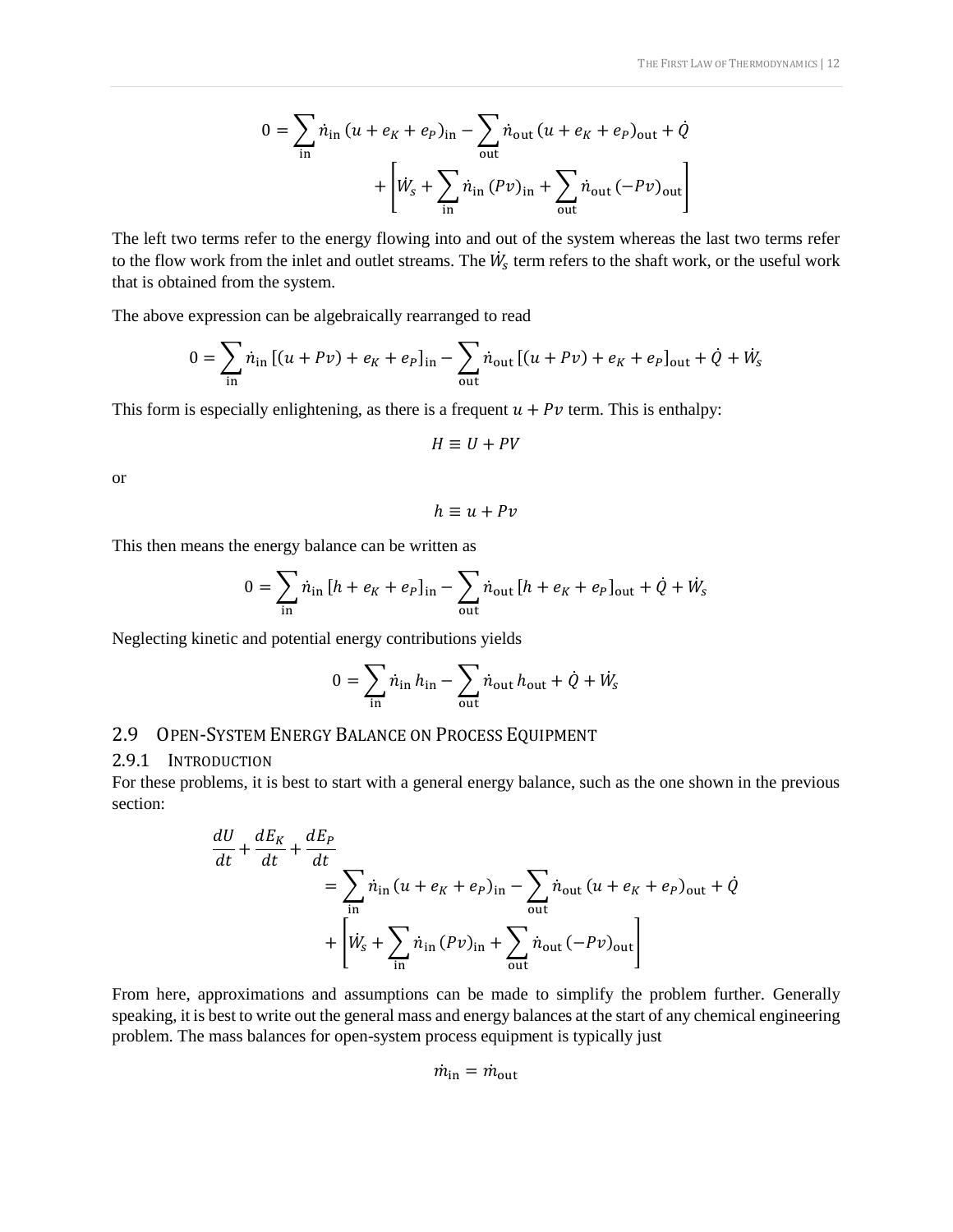#### <span id="page-13-0"></span>2.9.2 NOZZLES AND DIFFUSERS

These devices convert between internal energy and kinetic energy by changing the cross-sectional area through which a fluid flows to change the bulk flow velocity. A nozzle constricts the cross-sectional area to increase the flow whereas a diffuser increases the cross-sectional area to decrease the flow. Note that the cross-sectional area and velocity can be related by

$$
A_{\rm in}\vec{V}_{\rm in} = A_{\rm out}\vec{V}_{\rm out}
$$

Assuming steady-state (i.e.  $\Delta \dot{n} = 0$  if no chemical reactions are occurring, all time-derivative terms are zero), no shaft-work (i.e.  $\dot{W}_s = 0$ ), no heat flow (i.e.  $\dot{Q} = 0$ ), the general energy balance becomes

$$
(h + e_K)_{\rm in} = (h + e_K)_{\rm out}
$$

#### <span id="page-13-1"></span>2.9.3 TURBINES AND PUMPS

These processes involve the transfer of energy via shaft work. Turbines put out useful work whereas pumps put useful work into the system. Assuming steady-state and that the heat flow is zero (i.e.  $\dot{Q} = 0$ ) then

$$
\frac{\dot{W}_S}{\dot{n}} = \Delta(h + e_K + e_P)
$$

#### <span id="page-13-2"></span>2.9.4 HEAT EXCHANGERS

Heat exchangers heat up or cool down a fluid through thermal contact with another fluid at a different temperature, so it is converting between enthalpy and heat. Assuming steady-state, no shaft-work (i.e.  $\dot{W}_{s} =$ 0), and no change in kinetic or potential energies (i.e.  $\Delta e_K = \Delta e_P = 0$ ) then

$$
\frac{\dot{Q}}{\dot{n}} = \Delta h
$$

## <span id="page-13-3"></span>2.9.5 THROTTLING DEVICES

Throttling devices reduce the pressure of flowing streams, typically via a partially opened valve or porous plug. This is most often done to liquefy a gas. These devices have negligible heat loss (i.e.  $\dot{Q} = 0$ ) due to the small amount of time the fluid is in the device. Assuming steady-state and no shaft-work then

 $\Delta h = 0$ 

#### <span id="page-13-4"></span>2.10 THERMODYNAMIC DATA FOR  $U$  and  $H$

#### <span id="page-13-5"></span>2.10.1 HEAT CAPACITY

The heat capacity at constant volume,  $c_v$ , can be defined as

$$
c_v \equiv \left(\frac{\partial u}{\partial T}\right)_v
$$

From this, it is clear that

$$
\Delta u = \int c_v \, dT
$$

The heat capacity at constant pressure,  $c_p$ , can be defined as

$$
c_P \equiv \left(\frac{\partial h}{\partial T}\right)_P
$$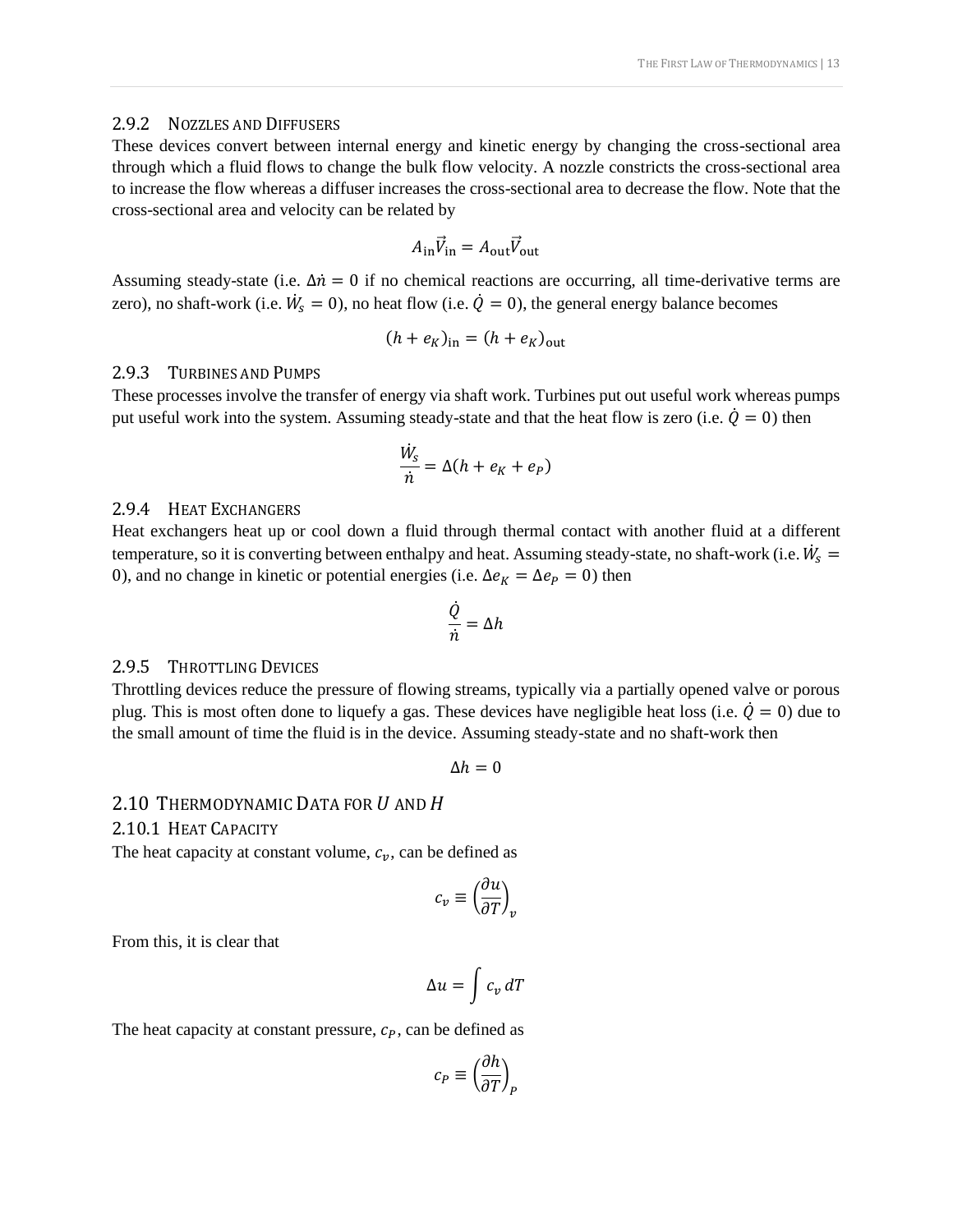From this, it is clear that

$$
\Delta h = \int c_p \, dT
$$

For liquids and solids,

$$
c_P \approx c_v
$$
 [liquids and solids]

For ideal gases,

$$
c_P - c_v = R
$$
 [ideal gas]

#### <span id="page-14-0"></span>2.10.2 LATENT HEAT

When a substance changes phases, there is a substantial change in internal energy due to the latent heat of transformation. These are typically reported as enthalpies (e.g. enthalpy of vaporization) at 1 bar, which is the normal boiling point,  $T_b$ . Therefore, the enthalpy of heating water originally at  $T_1$  to steam at a temperature  $T_2$  where  $T_1 < T_b < T_2$ , for example, would be

$$
\Delta h = \int_{T_1}^{T_b} c_p^l dT + \Delta h_{\text{vap},T_b} + \int_{T_b}^{T_2} c_p^v dT
$$

If it is desired to know the enthalpy of a phase transformation at a pressure other than 1 bar, one can construct a hypothetical path like that shown in [Figure 4.](#page-14-2) The sum of the enthalpy changes from Step 1, Step 2, and Step 3 is equal to that of the actual path.



Figure 4. Hypothetical path to calculate  $\Delta h_{\text{vap}}$  at a temperature T from data available at  $T_b$  and heat capacity data.

#### <span id="page-14-2"></span><span id="page-14-1"></span>2.10.3 ENTHALPY OF REACTION

l

Typically, the standard<sup>3</sup> enthalpies of formation,  $\Delta h_f^{\circ}$ , of individual species are tabulated. The enthalpy of formation is defined as the enthalpy difference between a given molecule and its reference state, which is typically chosen as the pure elemental constituents as found in nature. As a result, the enthalpy of formation of a pure element is always zero.

The standard enthalpy of a reaction can be computed as

<sup>&</sup>lt;sup>3</sup> "Standard" refers to a particular reference state, usually 298.15 K and 1 bar. It is indicated by the ∘ symbol.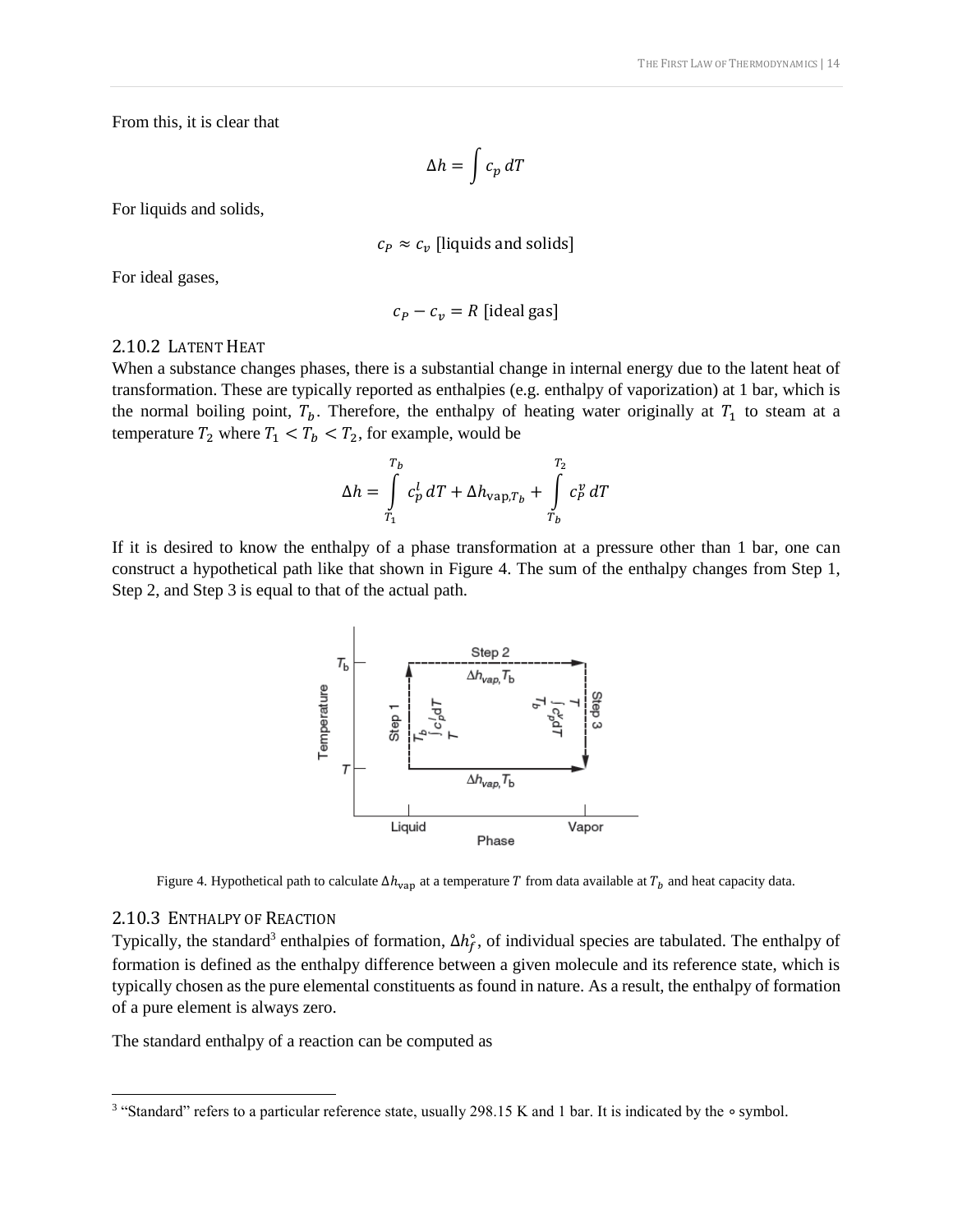$$
\Delta h^\circ_\text{rxn} = \sum v_i \Delta h^\circ_f
$$

Here,  $v_i$  is the stoichiometric coefficient. For a balanced reaction  $aA \rightarrow bB$ , the stoichiometric coefficient of A would be  $v_A = -a$  and the stoichiometric coefficient of B would be  $v_B = b$ . A reaction that releases heat is called exothermic and has a negative enthalpy of reaction, whereas a reaction that absorbs heat is called endothermic and has a positive enthalpy of reaction. An example of using hypothetical paths to calculate the enthalpy of reaction at a temperature other than the reference temperature is shown in [Figure](#page-15-2)  [5.](#page-15-2)



Figure 5. Hypothetical path to calculate  $\Delta h_{\text{rxn}}$  at an arbitrary temperature T.

# <span id="page-15-2"></span><span id="page-15-0"></span>2.11 CALCULATING FIRST-LAW QUANTITIES IN CLOSED SYSTEMS

## <span id="page-15-1"></span>2.11.1 STARTING POINT

When calculating first-law quantities in closed systems for reversible processes, it is best to always start with the following three equations, which are always true:

$$
W = -\int P \, dV
$$

$$
\Delta U = Q + W
$$

$$
\Delta H = \Delta U + \Delta (PV)
$$

$$
\Delta U = \int C_V \, dT
$$

$$
\Delta H = \int C_P \, dT
$$

If ideal gas conditions can be assumed then,

$$
C_P - C_V = nR
$$

$$
\Delta H = \Delta H(T)
$$

$$
\Delta U = \Delta U(T)
$$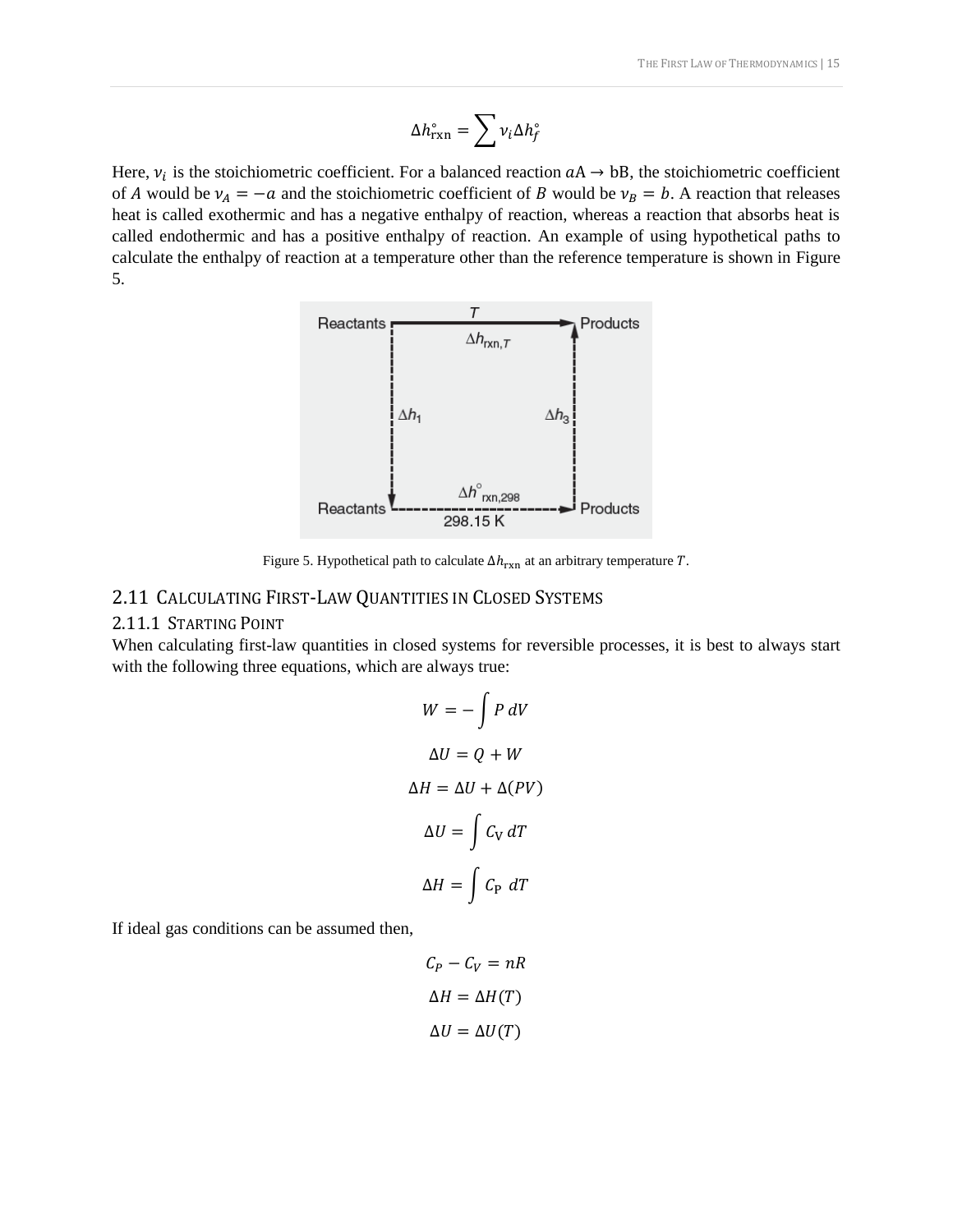# <span id="page-16-0"></span>2.11.2 REVERSIBLE, ISOBARIC PROCESS Since pressure is constant:<sup>4</sup>

$$
W=-P\Delta V
$$

We then have the following relationships for enthalpy:

$$
Q_P = \Delta H
$$

$$
\Delta H = \int C_P dT
$$

# $\Delta H = \Delta U + P \Delta V$

# <span id="page-16-1"></span>2.11.3 REVERSIBLE, ISOCHORIC PROCESS Since volume is constant:

 $W = 0$ 

We then have the following relationships for the internal energy:

$$
Q_V = \Delta U
$$

$$
\Delta U = \int C_V dT
$$

$$
\Delta H = \Delta U + V \Delta P
$$

<span id="page-16-2"></span>2.11.4 REVERSIBLE, ISOTHERMAL PROCESS

If one is dealing with an ideal gas,  $\Delta U$  and  $\Delta H$  are only functions of temperature, so

$$
\Delta U = \Delta H = 0
$$

Due to the fact that  $\Delta U = Q + W$ ,

 $Q = -W$ 

For an ideal gas, integrate the ideal gas law with respect to  $V$  to get

$$
W = -nRT \ln \left(\frac{V_2}{V_1}\right) = nRT \ln \left(\frac{P_2}{P_1}\right)
$$

<span id="page-16-3"></span>2.11.5 REVERSIBLE, ADIABATIC PROCESS By definition the heat exchange is zero, so:

 $Q = 0$ 

Due to the fact that  $\Delta U = Q + W$ ,

l

$$
W = \Delta U
$$

<sup>&</sup>lt;sup>4</sup> When dealing with thermodynamic quantities, it is important to keep track of units. For instance, computing  $W =$ −Δ will get units of [Pressure][Volume]. To convert this to a unit of [Energy], one must use a conversion factor, such as  $(8.3145 \text{ J/mol K})/(0.08206 \text{ L atm/mol K}) = 101.32 \text{ J/L*atm.}$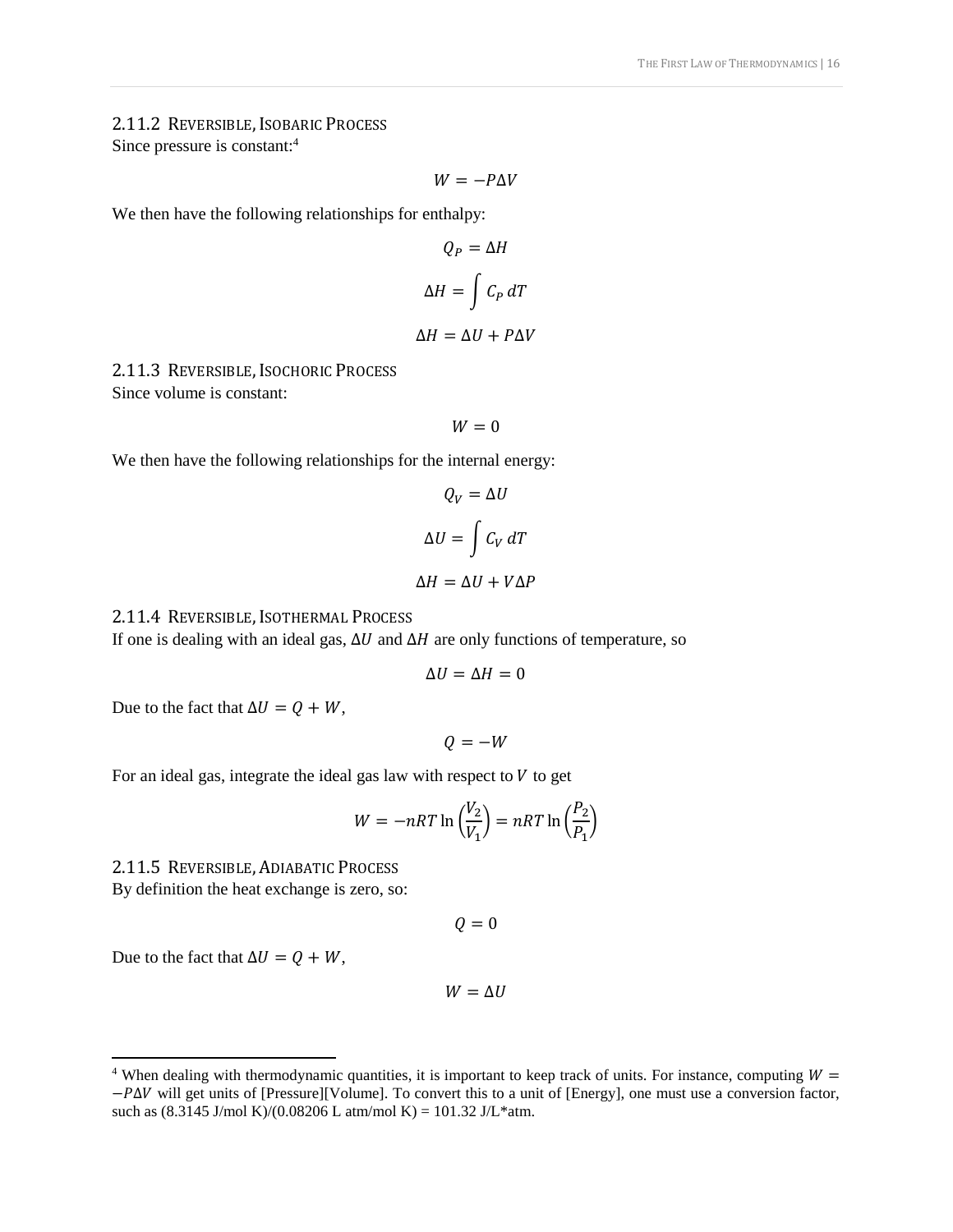The following relationships can also be derived for a system with constant heat capacity:

$$
\frac{T_2}{T_1} = \left(\frac{V_1}{V_2}\right)^{\frac{R}{C_V}}
$$

$$
\left(\frac{P_1}{P_2}\right)^R = \left(\frac{T_1}{T_2}\right)^{C_P}
$$

$$
P_1 V_1^{C_P/C_V} = P_2 V_2^{C_P/C_V}
$$

This means that<sup>5</sup>

$$
W = \Delta U = \frac{\Delta(PV)}{C_P/C_V - 1} = \frac{nR\Delta T}{C_P/C_V - 1}
$$

<span id="page-17-0"></span>2.11.6 IRREVERSIBLE, ADIABATIC EXPANSION INTO A VACUUM For this case,

$$
Q = W = \Delta U = \Delta H = 0
$$

#### <span id="page-17-1"></span>2.12 THERMODYNAMIC CYCLES AND THE CARNOT CYCLE

A thermodynamic cycle always returns to the same state it was in initially, meaning all state functions are zero for the net cycle. For a Carnot cycle, there are four stages, as outlined in [Figure 6.](#page-18-2) Since all state functions are zero for the net cycle, we know that

$$
\Delta U_{\text{cycle}} = \Delta H_{\text{cycle}} = 0
$$

Due to the First Law of Thermodynamics,

$$
-W_{\text{net}} = Q_{\text{net}}
$$

The net work and the neat heat can be computed by summing up the individual work and heat from each of the four processes. For a Carnot cycle, there is a negative net work.

The following relationships apply to the Carnot cycle:

$$
\frac{P_2}{P_1}=\frac{P_3}{P_4}
$$

and

l

$$
\frac{Q_H}{Q_C} = -\frac{T_H}{T_C}
$$

The efficiency of the Carnot cycle is defined as

$$
\eta \equiv \frac{\text{net work}}{\text{wasted heat}} = \frac{|W_{\text{net}}|}{Q_H} = 1 - \frac{T_C}{T_H}
$$

The efficiency of the Carnot cycle run in reverse (i.e. a Carnot refrigerator) is characterized by the coefficient of performance, given by

<sup>&</sup>lt;sup>5</sup> The term  $\Delta(PV) \equiv P_2V_2 - P_1V_1$ .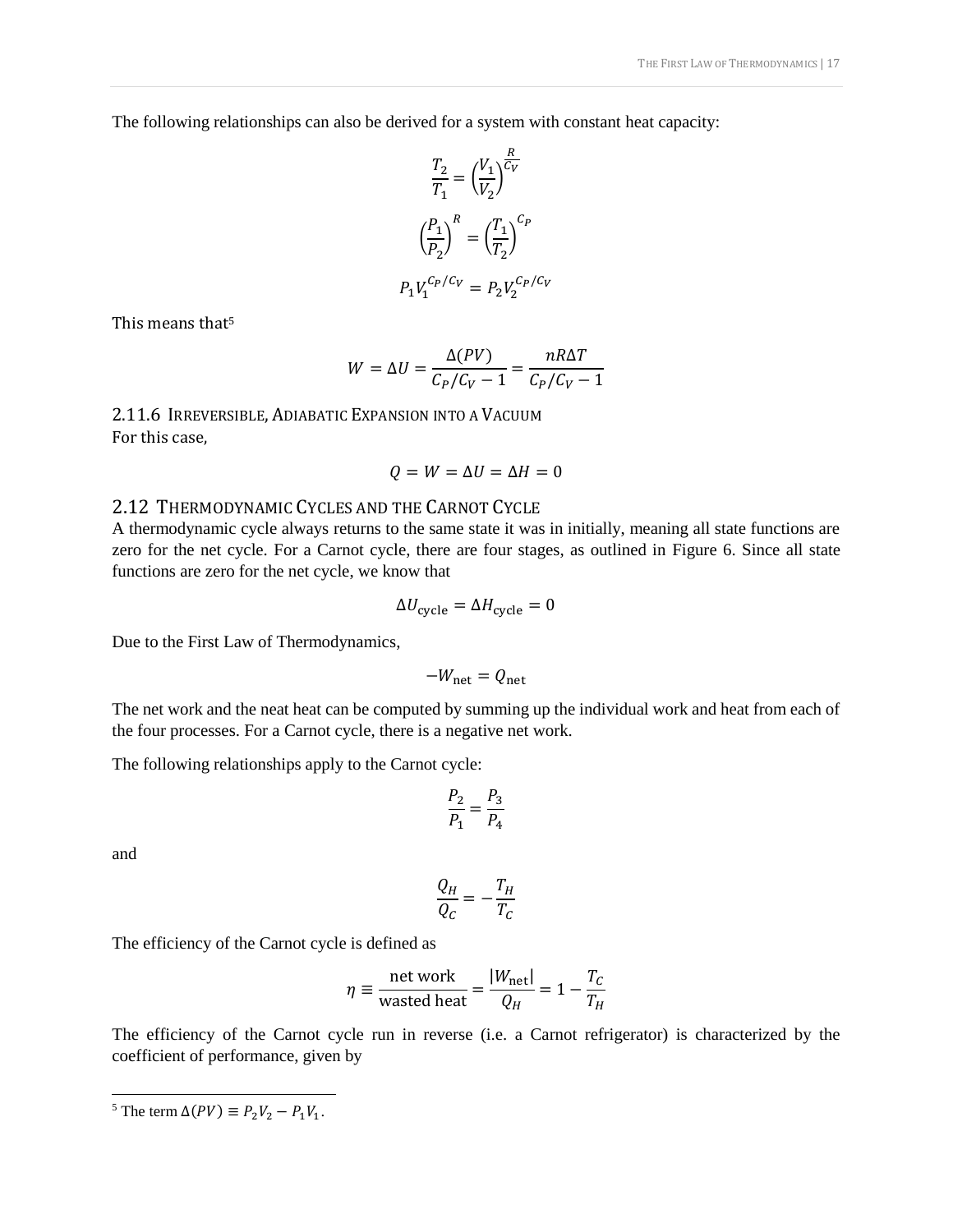

Figure 6. An ideal gas undergoing a Carnot cycle.

# <span id="page-18-2"></span><span id="page-18-0"></span>3 ENTROPY AND THE SECOND LAW OF THERMODYNAMICS

# <span id="page-18-1"></span>3.1 DEFINITION OF ENTROPY AND THE SECOND LAW

**Irreversible** processes are distinct and show directionality whereas **reversible** processes do not show directionality and are simply an idealization. Entropy

**Entropy** is defined in terms of the heat absorbed during a hypothetical reversible process:

$$
ds \equiv \frac{\delta q_{\text{rev}}}{T}
$$

which means that

$$
\Delta s = \int \frac{1}{T} \delta q_{\rm rev}
$$

Entropy quantitatively describes the directionality of a process. **The Second Law of Thermodynamics** says that the entropy of the universe increases for all real, irreversible processes (and does not change for reversible processes). By stating

$$
\Delta s_{\text{univ}} = \Delta s_{\text{sys}} + \Delta s_{\text{surr}}
$$

the Second Law would read

 $\Delta s_{\text{univ}} \geq 0$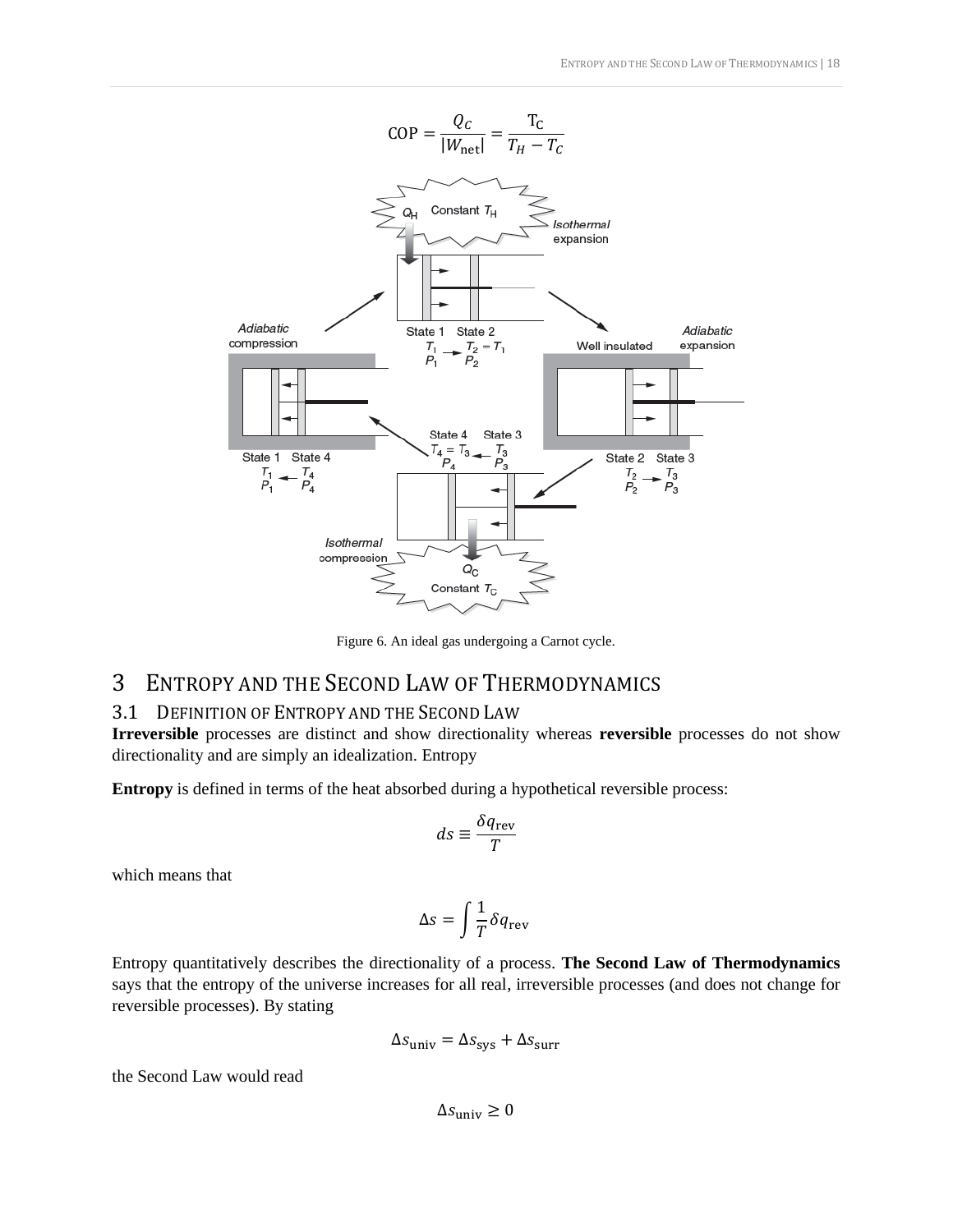#### <span id="page-19-0"></span>3.2 THE SECOND LAW OF THERMODYNAMICS FOR CLOSED SYSTEMS

#### <span id="page-19-1"></span>3.2.1 REVERSIBLE, ADIABATIC PROCESSES

Since the process is reversible and there is no heat transfer<sup>6</sup>,

$$
\Delta s = 0, \ \Delta s_{\text{surr}} = 0, \ \Delta s_{\text{univ}} = 0
$$

<span id="page-19-2"></span>3.2.2 REVERSIBLE, ISOTHERMAL PROCESSES

Since temperature is constant,

$$
\Delta s = \frac{q_{\text{rev}}}{T}
$$

If the ideal gas assumption can be made, then  $\Delta u = 0$  such that  $q_{rev} = w_{rev} = -\int P dV$ . Plug in the ideal gas law to get

$$
\Delta s = -R \ln \left( \frac{P_2}{P_1} \right)
$$

Since all reversible processes have no change in the entropy of the universe (i.e.  $\Delta s_{\text{univ}} = 0$ ), we can say that  $\Delta s_{\text{surr}} = -\Delta s$ .

<span id="page-19-3"></span>3.2.3 REVERSIBLE, ISOBARIC PROCESSES

Since  $\delta q_p = dh = c_p dT$  for isobaric processes,

$$
\Delta s = \int \frac{c_P}{T} \, dT
$$

Since all reversible processes have no change in the entropy of the universe (i.e.  $\Delta s_{\text{univ}} = 0$ ), we can say that  $\Delta s_{\text{surr}} = -\Delta s$ .

<span id="page-19-4"></span>3.2.4 REVERSIBLE, ISOCHORIC PROCESSES

l

Since  $\delta q_V = du = c_V dT$  for isochoric processes,

$$
\Delta s = \int \frac{c_V}{T} dT
$$

Since all reversible processes have no change in the entropy of the universe (i.e.  $\Delta s_{\text{univ}} = 0$ ), we can say that  $\Delta s_{\text{surr}} = -\Delta s$ .

#### <span id="page-19-5"></span>3.2.5 REVERSIBLE PHASE CHANGE AT CONSTANT T AND P

In this case,  $q_{rev}$  is the latent heat of the phase transition. As such,

$$
\Delta s = \frac{q_P}{T} = \frac{\Delta h_{\text{transition}}}{T}
$$

Since all reversible processes have no change in the entropy of the universe (i.e.  $\Delta s_{\text{univ}} = 0$ ), we can say that  $\Delta s_{\text{surr}} = -\Delta s$ .

<sup>&</sup>lt;sup>6</sup> It will be tacitly assumed any quantity without a subscript refers to that the system.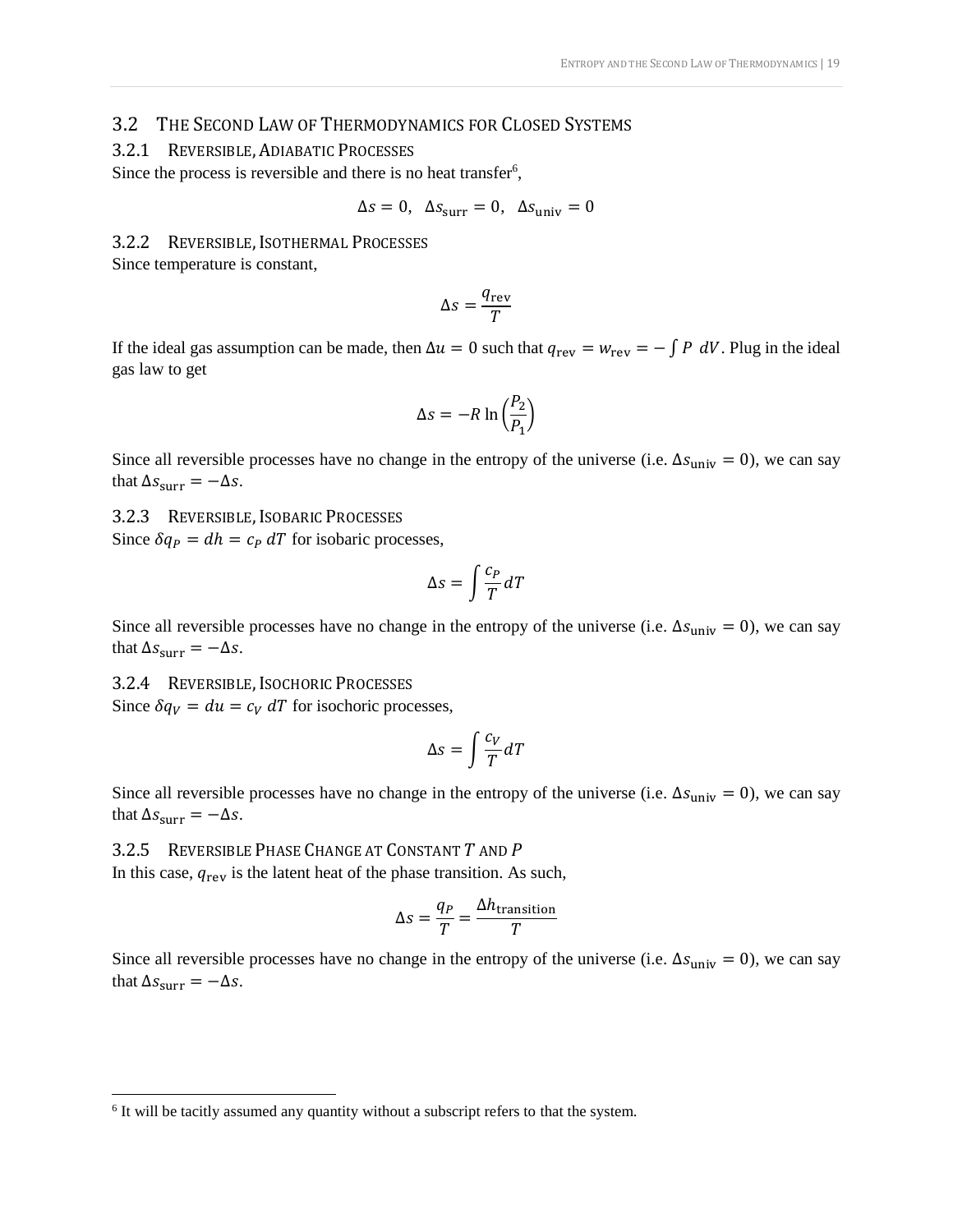#### <span id="page-20-0"></span>3.2.6 IRREVERSIBLE PROCESSES FOR IDEAL GASES

A general expression can be written to describe the entropy change of an ideal gas. Two equivalent expressions are:

$$
\Delta s = \int \frac{c_V}{T} dT + R \ln \left( \frac{V_2}{V_1} \right)
$$

and

$$
\Delta s = \int \frac{c_P}{T} dT - R \ln \left( \frac{P_2}{P_1} \right)
$$

In order to find the entropy change of the universe, one must think about the conditions of the problem statement. If the real process is adiabatic, then  $q_{\text{surr}} = 0$  and then  $\Delta s_{\text{surr}} = 0$  such that  $\Delta s_{\text{univ}} = \Delta s$ . If the real process is isothermal, note that  $q = w$  from the First Law of Thermodynamics (i.e.  $\Delta u = 0$ ) amd that due to conservation of energy  $q_{\text{surr}} = -q$ . Once  $q_{\text{surr}}$  is known, simply use  $\Delta s_{\text{surr}} = \frac{q_{\text{surr}}}{T}$  $\frac{r}{T}$ . The entropy change in the universe is then  $\Delta s_{\text{univ}} = \Delta s + \Delta s_{\text{surr}}$ .

If the ideal gas approximation cannot be made, try splitting up the irreversible process into hypothetical, reversible pathways that may be easier to calculate.

#### <span id="page-20-1"></span>3.2.7 ENTROPY CHANGE OF MIXING

If we assume that we are mixing different inert, ideal gases then the entropy of mixing is

$$
\Delta S_{\text{mix}} = R \sum n_i \ln \left( \frac{V_f}{V_i} \right)
$$

For an ideal gas at constant  $T$  and  $P$  then

$$
\Delta S_{\text{mix}} = -R \sum n_i \ln \left( \frac{P_i}{P_{\text{tot}}} \right) = -R \sum n_i \ln(y_i)
$$

where  $P_i$  is the partial pressure of species *i* and  $y_i$  is the mole fraction of species *i*.

#### <span id="page-20-2"></span>3.3 THE SECOND LAW OF THERMODYNAMICS FOR OPEN SYSTEMS

Since mass can flow into and out of an open system, the Second Law must be written with respect to time:

$$
\left(\frac{dS}{dt}\right)_{\text{univ}} = \left(\frac{dS}{dt}\right)_{\text{sys}} + \left(\frac{dS}{dt}\right)_{\text{surr}} \ge 0
$$

At steady-state,

$$
\left(\frac{dS}{dt}\right)_{\rm sys} = 0
$$

If there is a constant surrounding temperature, then

$$
\left(\frac{dS}{dt}\right)_{\text{surr}} = \sum \dot{n}_{\text{out}} s_{\text{out}} - \sum \dot{n}_{\text{in}} s_{\text{in}} - \frac{\dot{Q}}{T_{\text{surr}}}
$$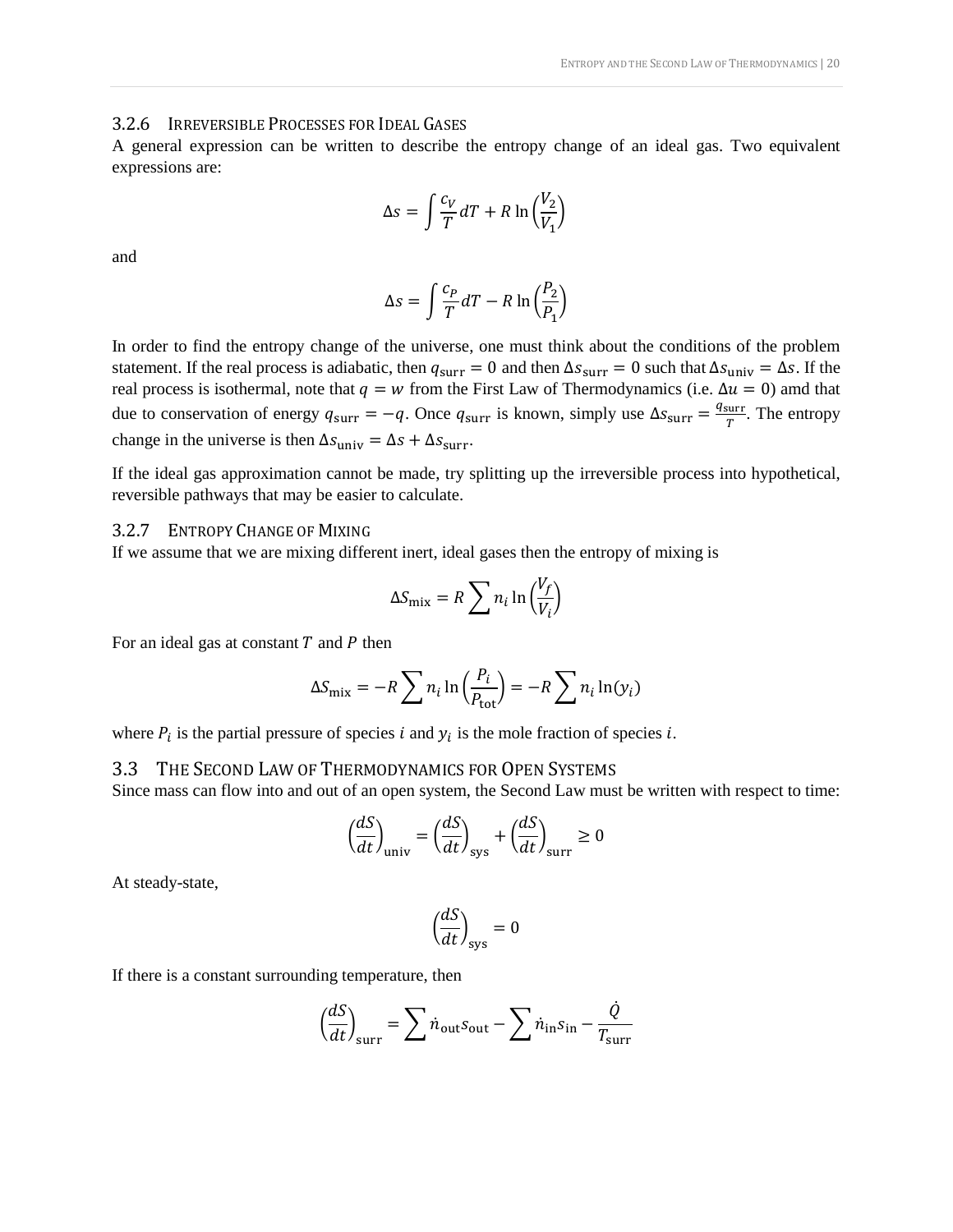## <span id="page-21-0"></span>3.4 THE MECHANICAL ENERGY BALANCE

For steady-state, reversible processes with one stream in and one stream out, the mechanical energy balance is

$$
\frac{\dot{W}_s}{\dot{n}} = \int v \, dP + \Delta e_K + \Delta e_P
$$

which can frequently be written as

$$
\frac{\dot{W}_s}{\dot{n}} = \int v \, dP + \text{MW} \left[ \frac{\Delta(\vec{V}^2)}{2} \right] + \text{MW} g \Delta z
$$

Where MW refers to the molecular weight of the fluid. The latter equation is referred to as the Bernoulli Equation.

# <span id="page-21-1"></span>3.5 VAPOR-COMPRESSION POWER AND REFRIGERATION CYCLES

# <span id="page-21-2"></span>3.5.1 RANKINE CYCLE

The ideal Rankine cycle can be used to convert fuel into electrical power and is shown in [Figure 7.](#page-21-4) The efficiency of a Rankine cycle can be given by



Figure 7. The ideal Rankine cycle and its corresponding  $Ts$  diagram.

#### <span id="page-21-4"></span><span id="page-21-3"></span>3.5.2 THE VAPOR-COMPRESSION REFRIGERATION CYCLE

The ideal vapor-compression refrigeration cycle is shown in [Figure 8.](#page-22-5) The efficiency can be described by the coefficient of performance as

$$
COP = \frac{\dot{Q}_C}{\dot{W}_C} = \frac{h_2 - h_1}{h_3 - h_2}
$$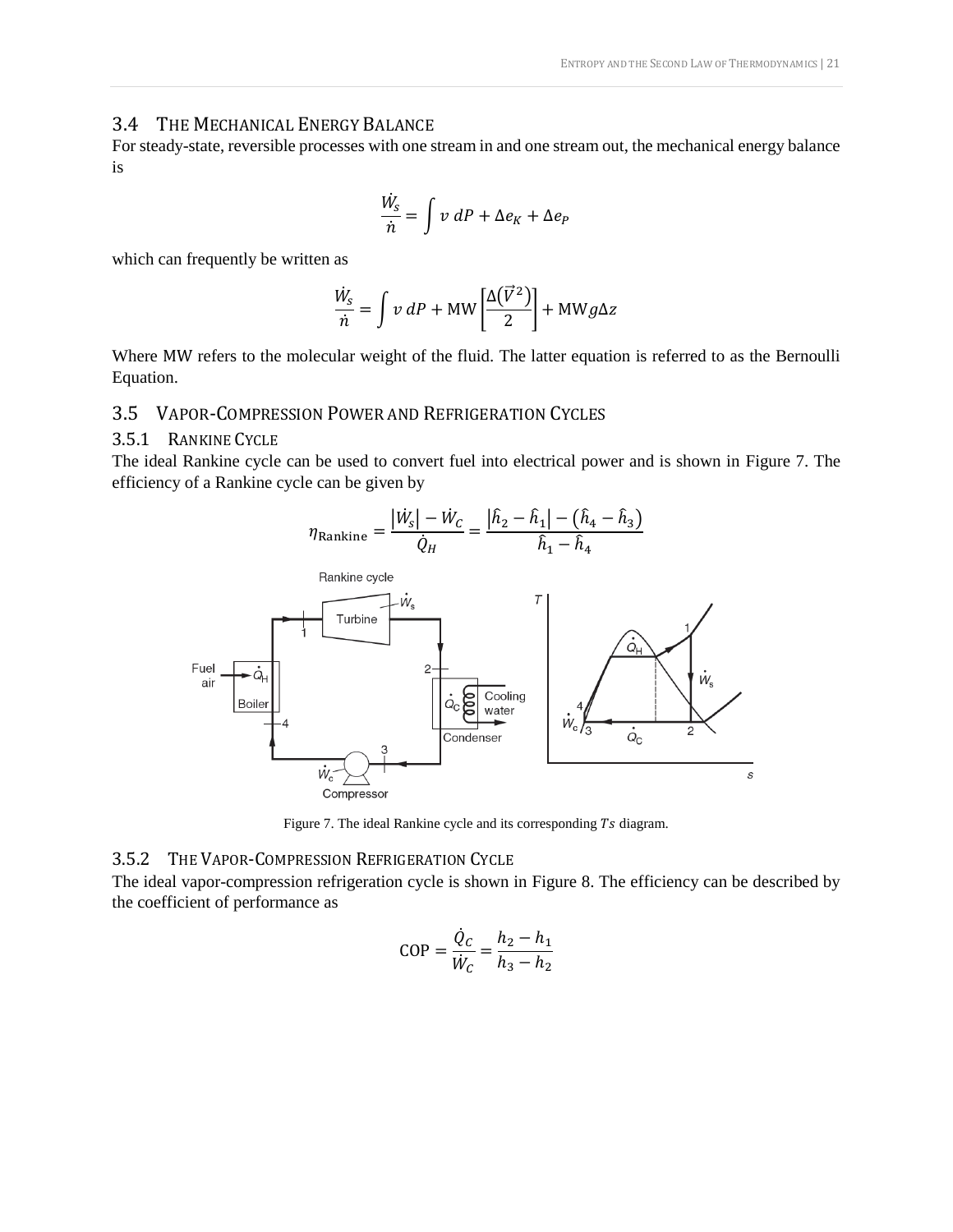

Figure 8. The ideal vapor-compression refrigeration cycle and its corresponding  $Ts$  diagram.

# <span id="page-22-5"></span><span id="page-22-0"></span>3.6 MOLECULAR VIEW OF ENTROPY

From a molecular viewpoint, entropy can be written as

 $S \equiv k \ln \Omega$ 

where k is Boltzmann's constant and  $\Omega$  is the number of microstates (roughly the number of configurations of a given system). This is typically why entropy is associated with molecular-scale "disorder".

# <span id="page-22-1"></span>4 EQUATIONS OF STATE AND INTERMOLECULAR FORCES

# <span id="page-22-2"></span>4.1 REVIEW OF THE IDEAL GAS LAW

Recall that the ideal gas equation states

$$
PV = RT
$$

and assumes that the gas consists of molecules that are infinitesimally small, hard round spheres that occupy negligible volume and do not have intermolecular forces (i.e. only exert forces through collisions). As pressure decreases and temperature increases, all real gases approach the ideal gas limit.

# <span id="page-22-3"></span>4.2 EQUATIONS OF STATE

# <span id="page-22-4"></span>4.2.1 CHOOSING AN EQUATION OF STATE

Choosing a proper thermodynamic model and equation of state is not clear-cut. [Figure 9](#page-23-4) is a good roadmap for figuring out what model might be a good starting point. There are too many equations of state to include here, so only the most fundamental are shown.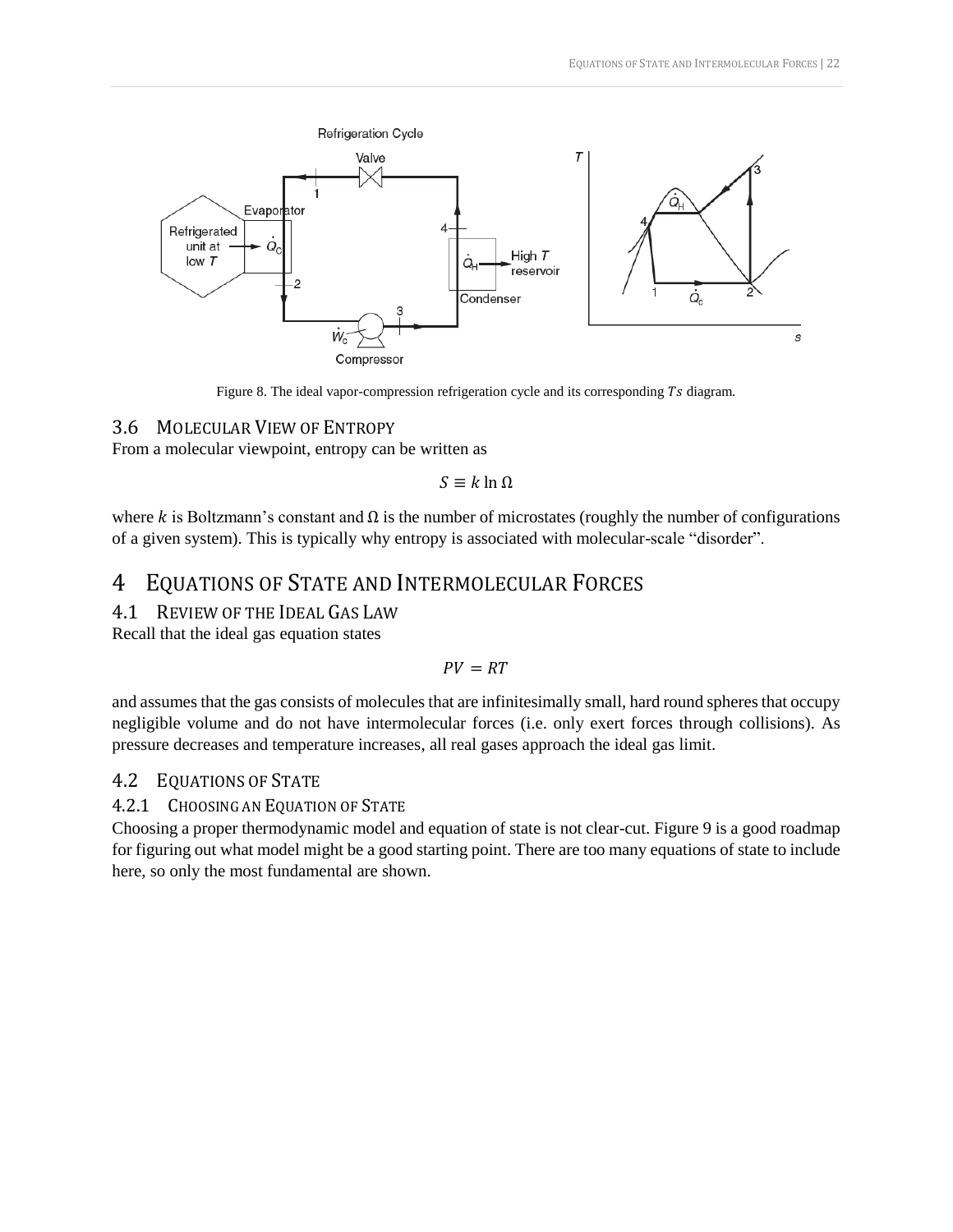

Figure 9. A flowchart for choosing an equation of state/thermodynamic model for process simulations.

#### <span id="page-23-4"></span><span id="page-23-0"></span>4.2.2 COMPRESSIBILITY EQUATION

The ideal gas equation can be improved by using a dimensionless compressibility factor,  $z$ :

$$
z=\frac{Pv}{RT}
$$

# <span id="page-23-1"></span>4.2.3 VAN DER WAALS EQUATION

The van der Waals equation of state is

$$
P = \frac{RT}{v - b} - \frac{a}{v^2}
$$

This is the most accurate equation of state for a gas that one can get from theory alone. It assumes that gases have a finite volume (in the  $b$  term) and intermolecular forces (in the  $a$  term). The  $a$  and  $b$  parameters are empirical and found from data. They are most typically approximated as

$$
a = \frac{27}{64} \frac{(RT_c)^2}{P_c} \qquad b = \frac{RT_c}{8P_c}
$$

where  $T_c$  and  $P_c$  are the critical temperature and pressure, respectively.

# <span id="page-23-2"></span>5 THE THERMODYNAMIC WEB

## <span id="page-23-3"></span>5.1 MATHEMATICAL RELATIONS

 $\overline{a}$ 

The change in any intensive thermodynamic property of interest, z, can be written in terms of partial derivatives of the two independent intensive properties,  $x$  and  $y$ :<sup>7</sup>

$$
dz = \left(\frac{\partial z}{\partial x}\right)_y dx + \left(\frac{\partial z}{\partial y}\right)_x dy
$$

<sup>&</sup>lt;sup>7</sup> For instance, consider  $u(T, v)$ . This can be expressed as  $du = \left(\frac{\partial u}{\partial T}\right)_v dT + \left(\frac{\partial u}{\partial v}\right)_T dv$ .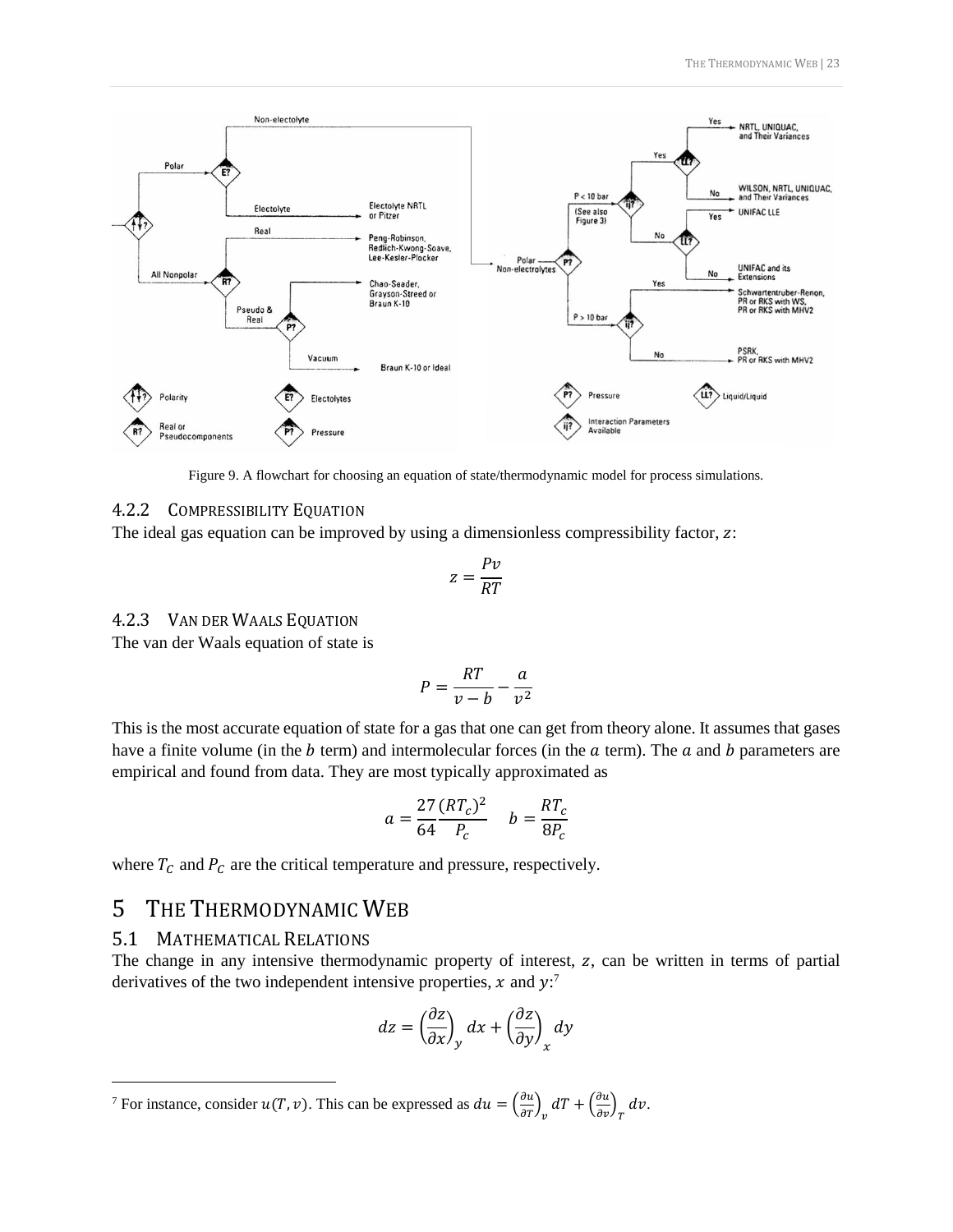The following relationship is also true:

$$
\left(\frac{\partial x}{\partial z}\right)_y \left(\frac{\partial y}{\partial x}\right)_z \left(\frac{\partial z}{\partial y}\right)_x = -1
$$

## <span id="page-24-0"></span>5.2 DERIVED THERMODYNAMIC QUANTITIES

The measured properties of a system are  $P, v, T$  and composition. The fundamental thermodynamic properties are  $u$  and  $s$ , as previously discussed. There are also derived thermodynamic properties. One of which is  $h$ . There are also two other convenient derived properties:  $a$ , which is Helmholtz free energy, and  $g$ , which is Gibbs free energy. The derived thermodynamic properties have the following relationships:

$$
h \equiv u + Pv \quad a \equiv u - Ts \quad g \equiv h - Ts
$$

Also recall the heat capacity definitions discussed earlier:

$$
c_v = \left(\frac{\partial u}{\partial T}\right)_v \quad c_p = \left(\frac{\partial h}{\partial T}\right)_p
$$

# <span id="page-24-1"></span>5.3 FUNDAMENTAL PROPERTY RELATIONS

The First Law of Thermodynamics states

$$
du = \delta q_{\rm rev} + \delta w_{\rm rev}
$$

Now consider enthalpy:

$$
dh = du + d(Pv)
$$

Similarly, consider Helmholtz free energy:

$$
da = du - d(Ts)
$$

Finally, consider Gibbs free energy:

$$
dg = dh - d(Ts)
$$

Recall that  $\delta q_{\text{rev}} = T ds$  from the Second Law and  $\delta w_{\text{rev}} = -P dv$ . With this, we can write a new expression for  $du$  and therefore new expressions for  $dh$ ,  $da$ , and  $dg$  as well. These are called the fundamental property relations:

$$
du = T ds - P dv
$$
  
\n
$$
dh = T ds + v dP
$$
  
\n
$$
da = -P dv - s dT
$$
  
\n
$$
dg = v dP - s dT
$$

With these expressions, one can write a number of unique relationships by holding certain values constant. By doings so, one yields:

$$
\left(\frac{\partial u}{\partial s}\right)_v = T \quad \left(\frac{\partial u}{\partial v}\right)_s = -P
$$

$$
\left(\frac{\partial h}{\partial s}\right)_p = T \quad \left(\frac{\partial h}{\partial P}\right)_s = v
$$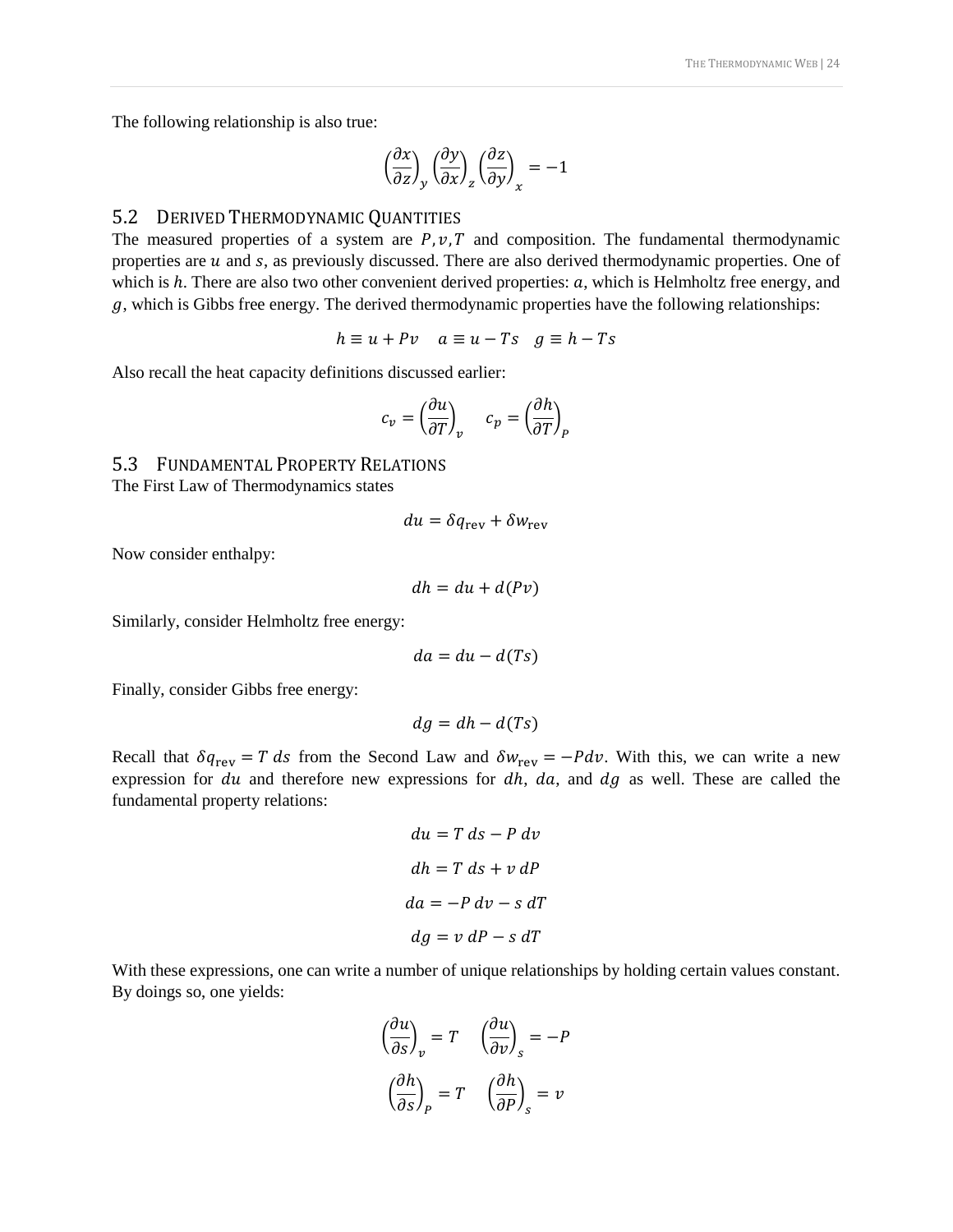$$
\left(\frac{\partial a}{\partial T}\right)_v = -s \quad \left(\frac{\partial a}{\partial v}\right)_T = -P
$$

$$
\left(\frac{\partial g}{\partial T}\right)_p = -s \quad \left(\frac{\partial g}{\partial P}\right)_T = v
$$

#### <span id="page-25-0"></span>5.4 MAXWELL RELATIONS

The Maxwell Relations can be derived by applying Euler's Reciprocity to the derivative of the equation of state. The Euler Reciprocity is

$$
\frac{\partial^2 z}{\partial x \, \partial y} = \frac{\partial^2 z}{\partial y \, \partial x}
$$

Another useful identity to keep in mind is

$$
\frac{\partial^2 z}{\partial x \partial y} = \left(\frac{\partial}{\partial x} \left(\frac{\partial z}{\partial y}\right)_x\right)_y
$$

These mathematical relationships allow one to derive what are called the Maxwell Relations.<sup>8</sup> These are shown below:

$$
\frac{\partial^2 u}{\partial s \partial v} \cdot \left(\frac{\partial T}{\partial v}\right)_s = -\left(\frac{\partial P}{\partial s}\right)_v \qquad \frac{\partial^2 h}{\partial s \partial P} \cdot \left(\frac{\partial T}{\partial P}\right)_s = \left(\frac{\partial v}{\partial s}\right)_P
$$

$$
\frac{\partial^2 a}{\partial T \partial v} \cdot \left(\frac{\partial s}{\partial v}\right)_T = \left(\frac{\partial P}{\partial T}\right)_v \qquad \frac{\partial^2 g}{\partial T \partial P} \cdot \left(\frac{\partial s}{\partial P}\right)_T = -\left(\frac{\partial v}{\partial T}\right)_P
$$

By using the thermodynamic property relations in conjunction with the Maxwell Relations, one can also write heat capacities in terms of  $T$  and  $s$ :

$$
c_v = T \left(\frac{\partial s}{\partial T}\right)_v \qquad c_p = T \left(\frac{\partial s}{\partial T}\right)_p
$$

## <span id="page-25-1"></span>5.5 DEPENDENT OF STATE FUNCTIONS ON  $T$ ,  $P$ , AND  $v$

With the previous information, one can find the dependence of any state function on  $T$ ,  $P$ , or  $\nu$  quite easily. The procedure to do so can be broken down as follows:<sup>9</sup>

- 1) Start with the fundamental property relation for  $du$ ,  $dh$ ,  $da$ , or  $dg$
- 2) Impose the conditions of constant  $T$ ,  $P$ , or  $\nu$
- 3) Divide by  $dP_T$ ,  $dv_T$ ,  $dT_v$ , or  $dT_P$  as necessary

l

<sup>8</sup> For instance, consider  $\frac{\partial^2 G}{\partial T \partial P}$ . This can be rewritten as  $\frac{\partial^2 G}{\partial T \partial P} = \left(\frac{\partial}{\partial T} \left(\frac{\partial G}{\partial P}\right)_T\right)_P$ using Euler's Reciprocity. Using the appropriate fundamental property relation,  $\frac{\partial^2 G}{\partial T \partial P} = \left(\frac{\partial}{\partial T} \left(\frac{\partial G}{\partial P}\right)_T\right)_P = \left(\frac{\partial V}{\partial T}\right)_P$ .

<sup>9</sup> For instance, consider trying to find what  $\left(\frac{\partial u}{\partial v}\right)_T$  can also be written as. Write out the fundamental property relation:  $du = T ds - P dv$ . Then impose constant T and divide by  $dv_T$ :  $\left(\frac{\partial u}{\partial v}\right)_T = T \left(\frac{\partial s}{\partial v}\right)_T - P$ . Recognize that  $\left(\frac{\partial s}{\partial v}\right)_T = \frac{\beta T}{\kappa}$ ĸ from the Maxwell Relations such that  $\left(\frac{\partial u}{\partial v}\right)_T = \frac{\beta T}{\kappa}$  $\frac{\partial I}{\partial \kappa} - P$ .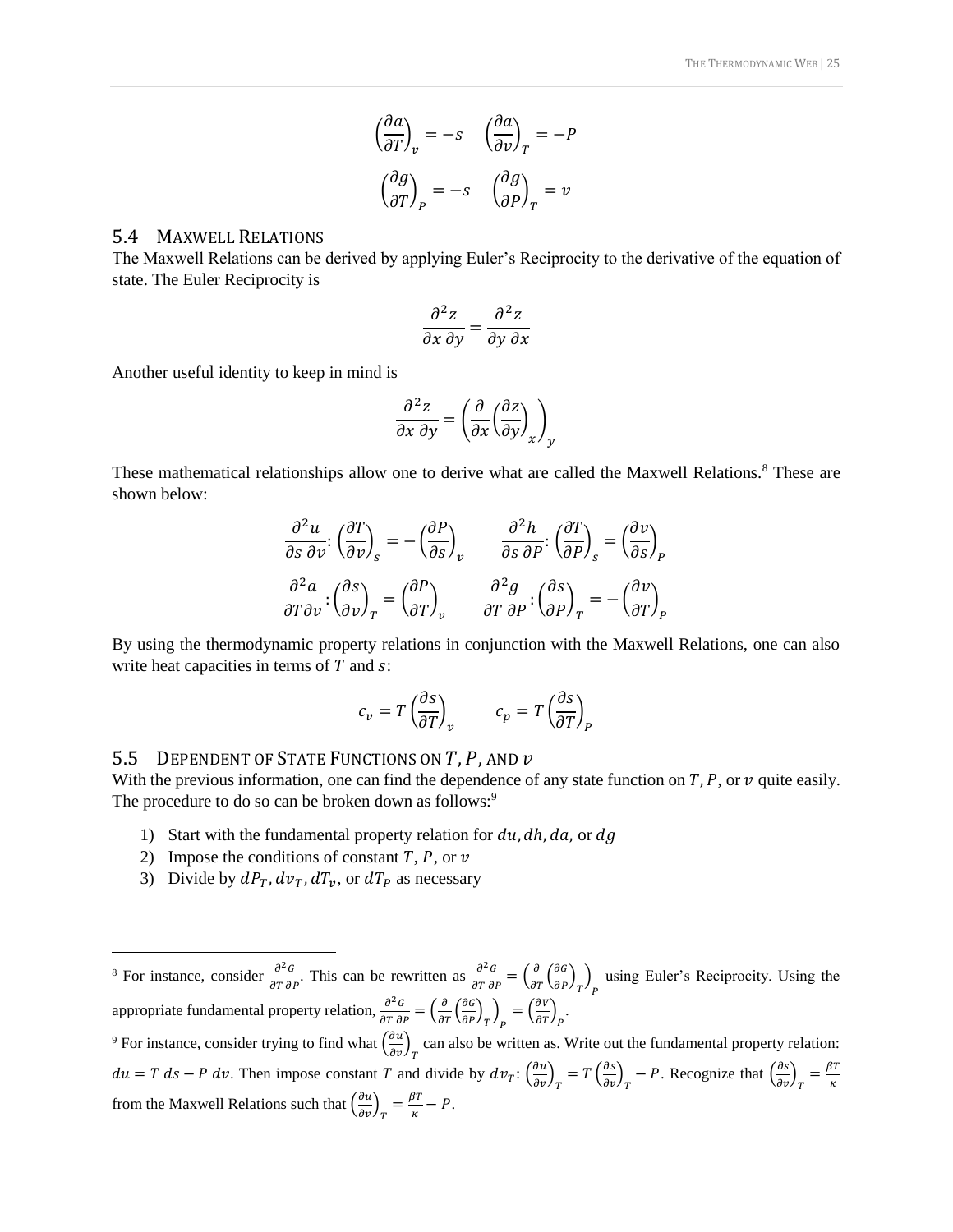4) Use a Maxwell relation or other identity to eliminate any terms with entropy change in the numerator (if desired)

It is useful to know the following identities:

$$
\beta \equiv \frac{1}{v} \left( \frac{\partial v}{\partial T} \right)_P \qquad \kappa \equiv -\frac{1}{v} \left( \frac{\partial v}{\partial P} \right)_T
$$

where  $\beta$  and  $\kappa$  are the thermal expansion coefficient and isothermal compressibility, respectively.

#### <span id="page-26-0"></span>5.6 THERMODYNAMIC WEB

A roadmap that outlines the previously discussed relations is shown in [Figure 10.](#page-26-2)



Figure 10. Thermodynamic web relating partial derivatives of  $T$ ,  $P$ ,  $s$ , and  $v$ .

<span id="page-26-2"></span><span id="page-26-1"></span>5.7 REFORMULATED THERMODYNAMIC STATE FUNCTIONS One can write  $s(T, v)$  as

$$
ds = \left(\frac{\partial s}{\partial T}\right)_v dT + \left(\frac{\partial s}{\partial v}\right)_T dv
$$

By using the thermodynamic relations and Maxwell relations and integrating, this yields

$$
\Delta s = \int \frac{c_v}{T} dT + \int \left(\frac{\partial P}{\partial T}\right)_v dv
$$

Similarly, one can write  $s(T, P)$  as